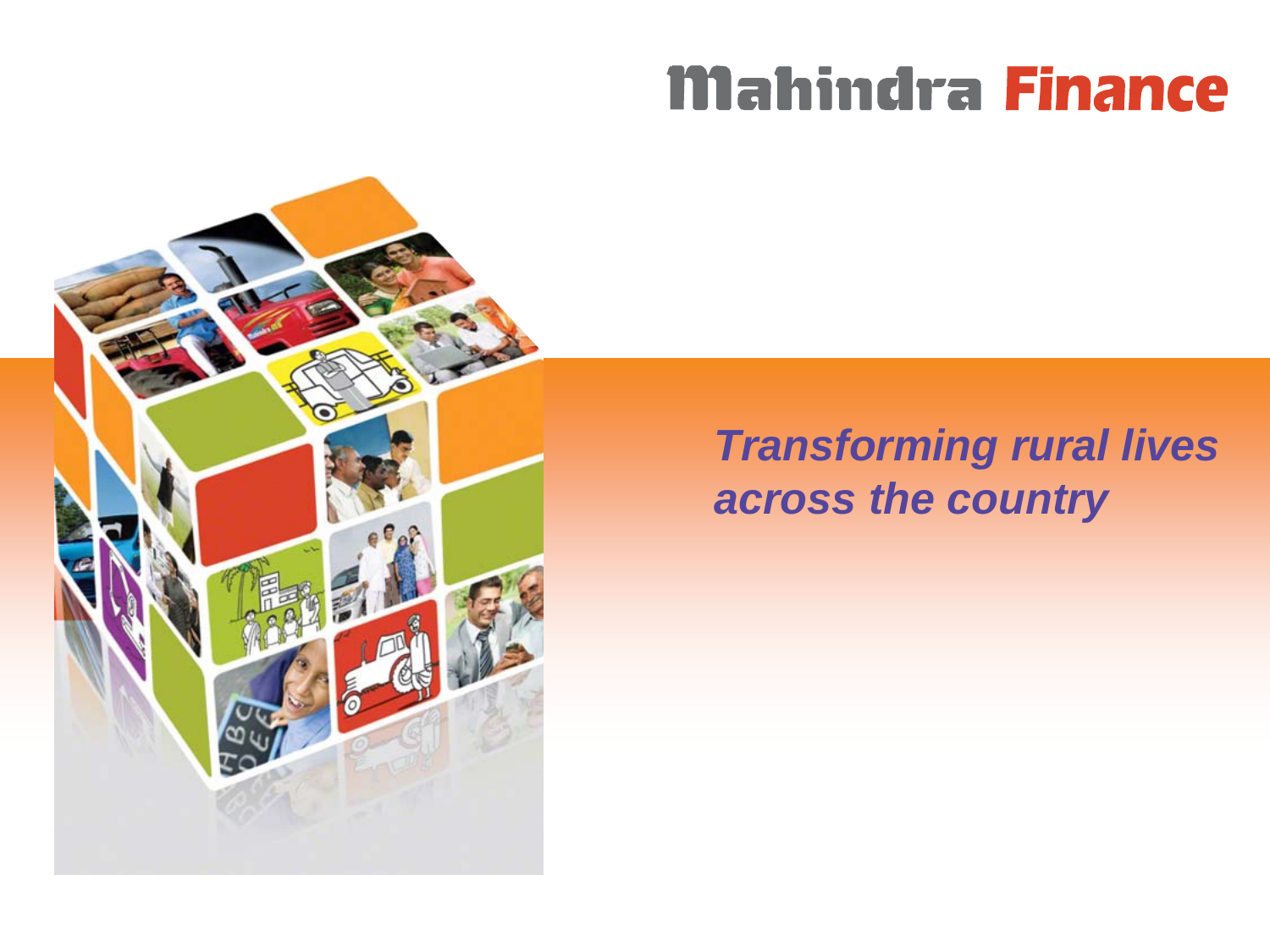#### **Disclaimer**

*This presentation does not constitute or form part of any offer or invitation or inducement to sell or issue, or any solicitation of any offer to purchase or*  subscribe for, any securities of Mahindra & Mahindra Financial Services Limited (the "Company" or "MMFSL"), nor shall it or any part of it or the fact of *its distribution form the basis of, or be relied on in connection with, any contract or commitment therefore.* 

*This presentation contains statements that constitute forward-looking statements. These statements include descriptions regarding the intent, belief or current expectations of the Company or its directors and officers with respect to the results of operations and financial condition of the Company. These*  statements can be recognized by the use of words such as "expects," "plans," "will," "estimates," "projects," or other words of similar meaning. Such *forward-looking statements are not guarantees of future performance and involve risks and uncertainties, and actual results may differ from those in such forward-looking statements as a result of various factors and assumptions which the Company believes to be reasonable in light of its operating experience in recent years. The risks and uncertainties relating to these statements include, but not limited to, risks and uncertainties, regarding fluctuations in earnings, our ability to manage growth, competition, our ability to manage our international operations, government policies, regulations etc. The Company does not undertake to revise any forward-looking statement that may be made from time to time by or on behalf of the Company.* 

*No representation, warranty, guarantee or undertaking, express or implied, is or will be made as to, and no reliance should be placed on, the accuracy, completeness or fairness of the information, estimates, projections and opinions contained in this presentation. Potential investors must make their own*  assessment of the relevance, accuracy and adequacy of the information contained in this presentation and must make such independent investigation *as they may consider necessary or appropriate for such purpose. Any opinions expressed in this presentation are subject to change without notice. None of the Company, the placement agents, promoters or any other persons that may participate in the offering of any securities of the Company shall*  have any responsibility or liability whatsoever for any loss howsoever arising from this presentation or its contents or otherwise arising in connection *therewith.*

*This presentation and its contents are confidential and should not be distributed, published or reproduced, in whole or part, or disclosed by recipients directly or indirectly to any other person. In particular, this presentation is not for publication or distribution or release in the United States, Australia, Canada or Japan or in any other country where such distribution may lead to a breach of any law or regulatory requirement. The information contained herein does not constitute or form part of an offer or solicitation of an offer to purchase or subscribe for securities for sale in the United States, Australia, Canada or Japan or any other jurisdiction. The securities referred to herein have not been and will not be registered under the United States Securities Act of 1933, as amended, and may not be offered or sold in the United States or to or for the benefit of US persons absent registration or an applicable exemption from registration. This presentation is not intended to be a prospectus (as defined under the Companies Act, 1956) or offer document under SEBI (Issue of Capital and Disclosure Requirements) Regulations, 2009 as amended.*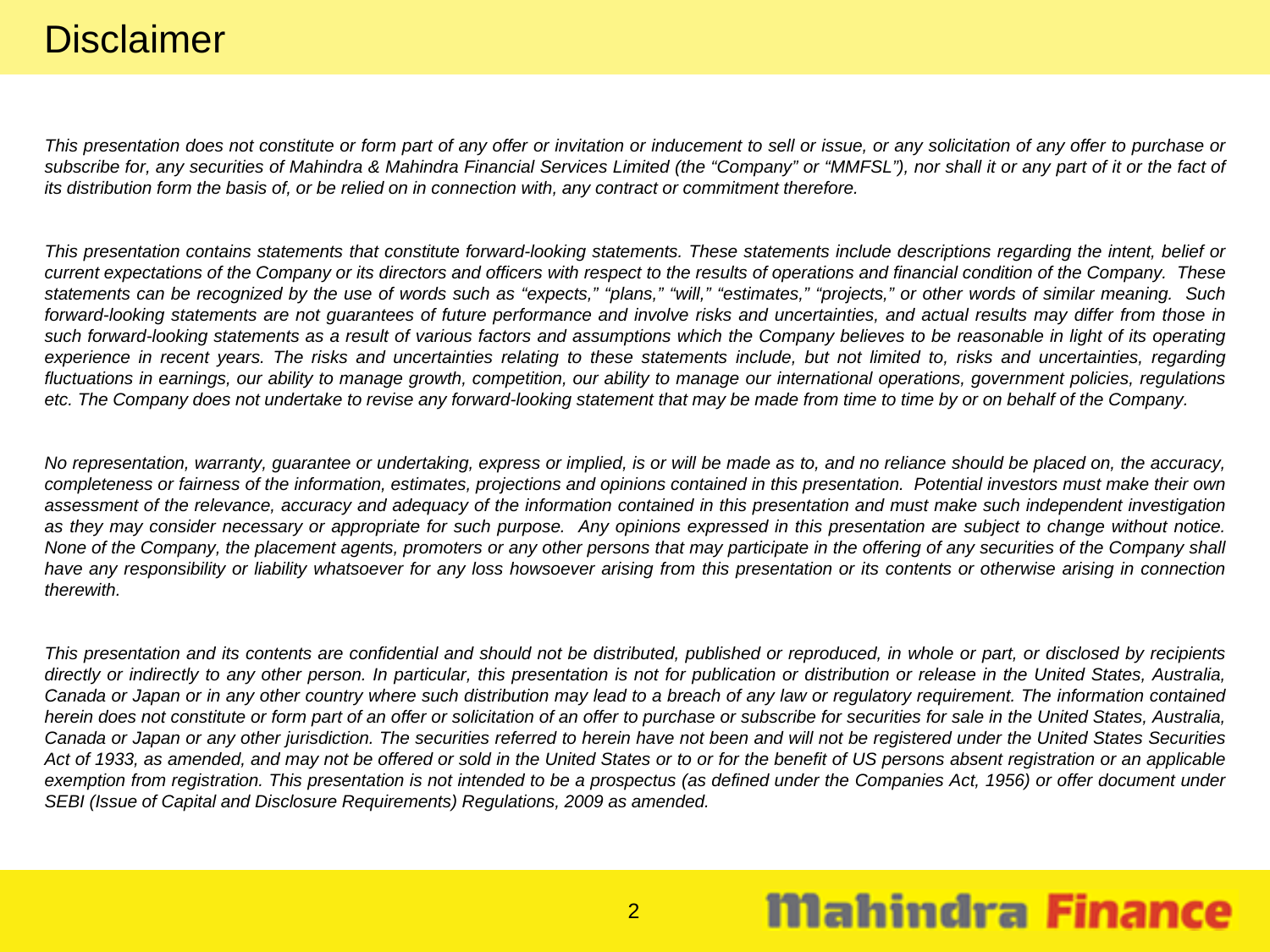#### Table of Contents

**Overview**

**Business Strategy**

**Key Risk Management Practices**

**Key Subsidiaries** 

**Financials**

#### **Annexures**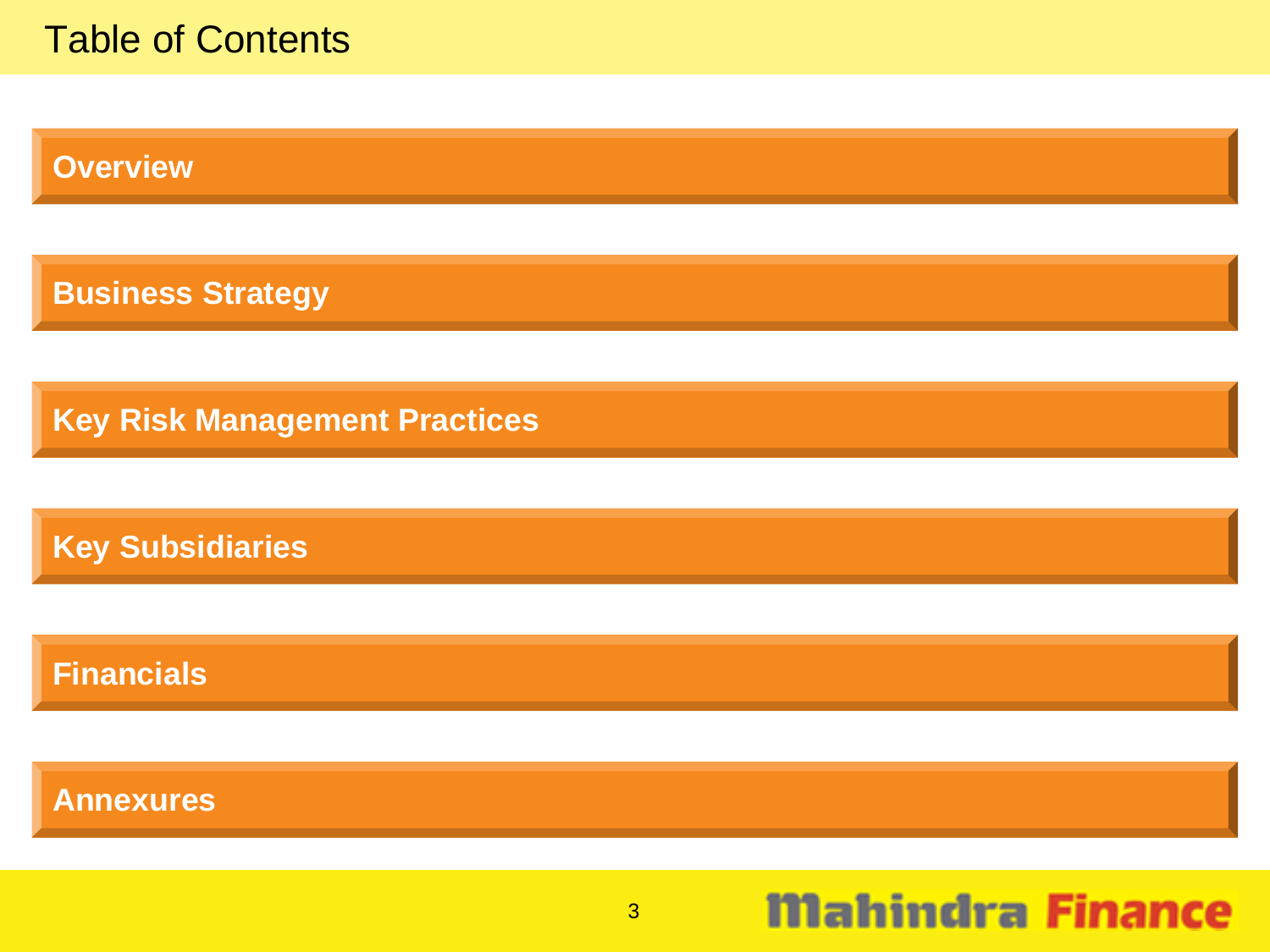#### **Overview**

*Transforming rural lives across the country*

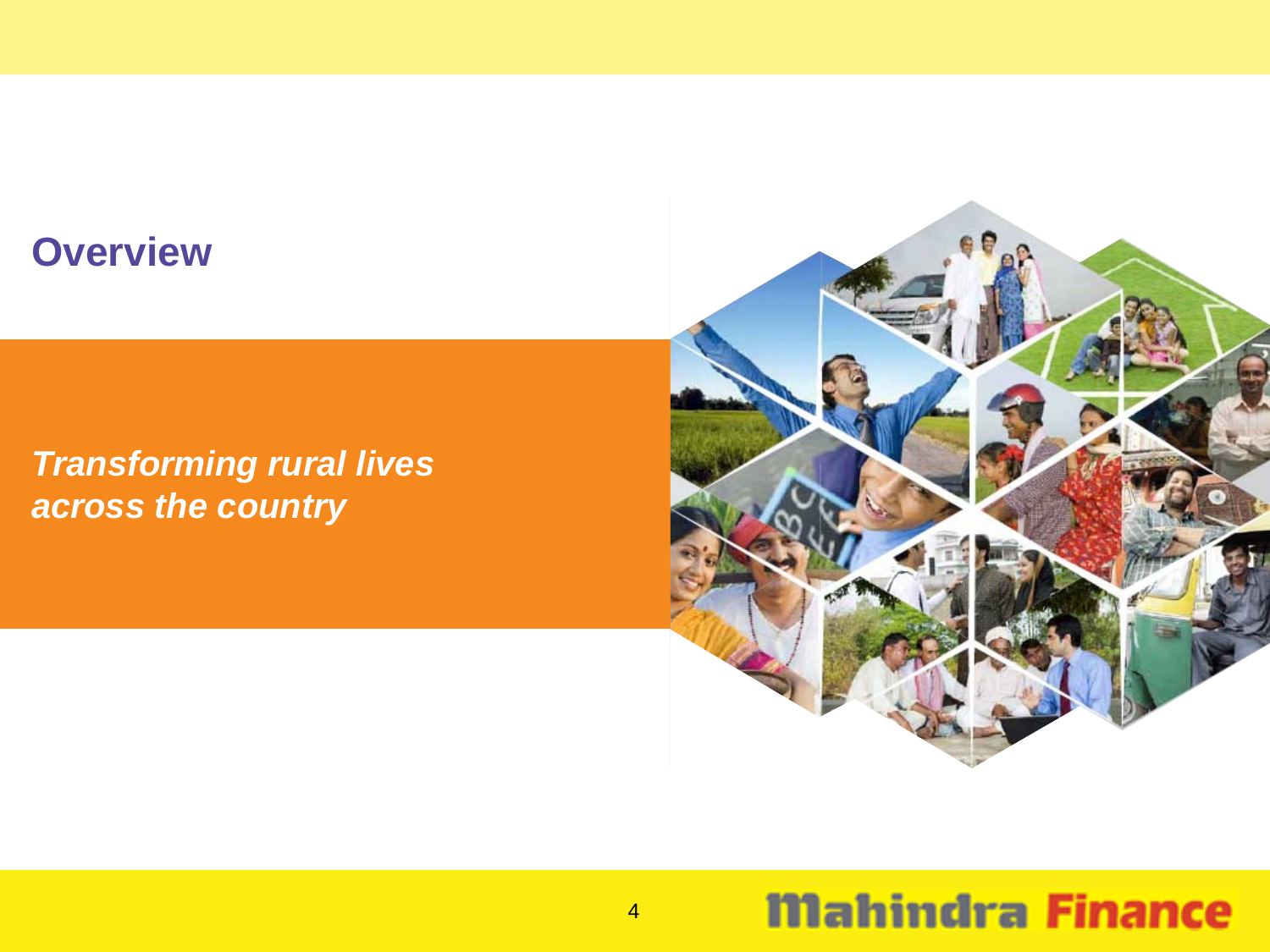#### Mahindra & Mahindra Financial Services Ltd. ("MMFSL") Group structure



1. The Company on Sep 20, 2012 has approved the proposal for sale of 12.37% stake in Mahindra Insurance Brokers Limited ("MIBL") to Inclusion resources pvt. Ltd.,a subsidiary of Leapfrog Financial Inclusion *Fund, incorporated in Singapore, for an amount of Rs.643.3 Mn, subject to receipt of regulatory approvals* 

*2. Balance 12.5% with National Housing Bank (NHB)*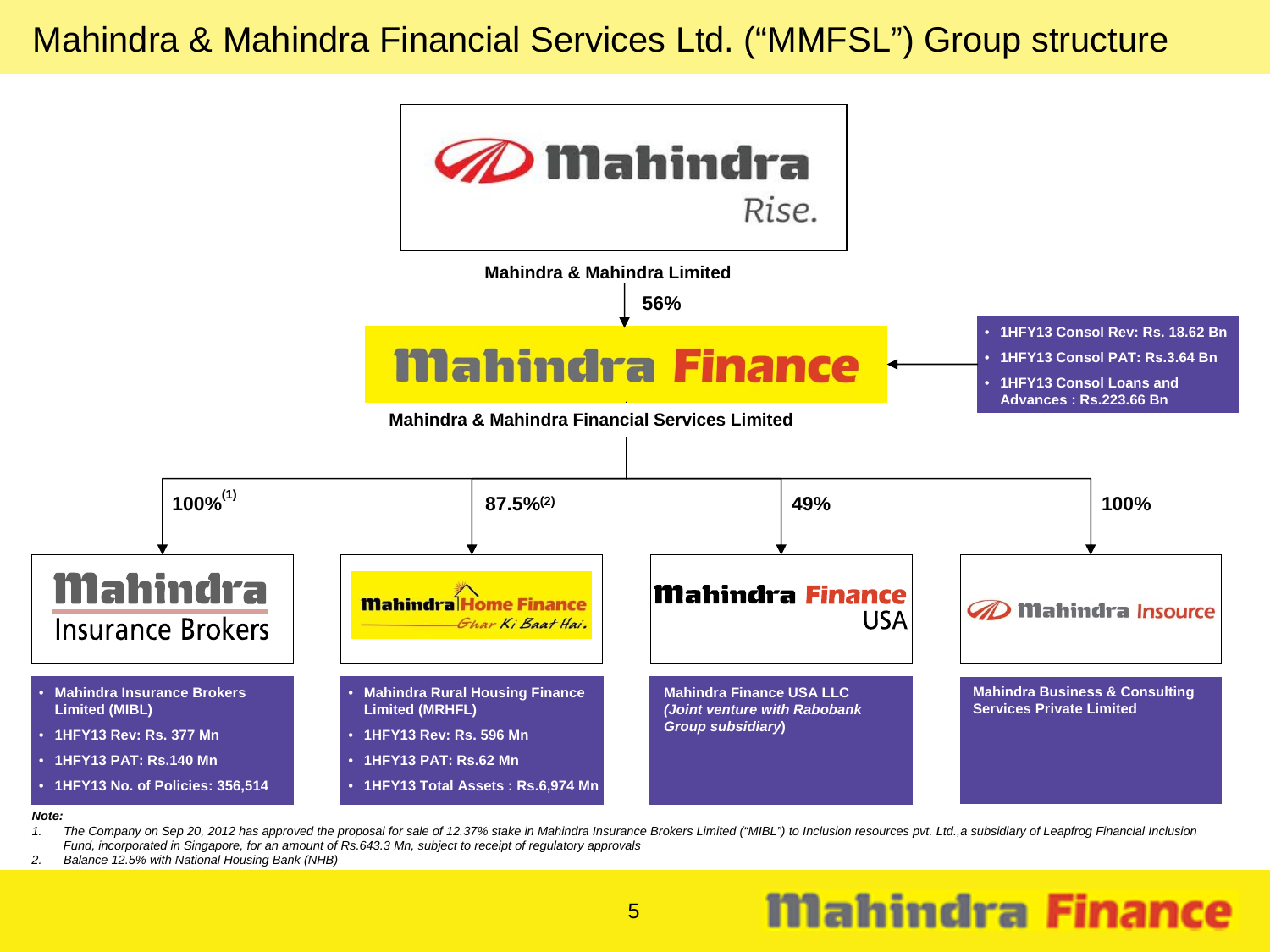### Experienced Board of Directors



#### **Bharat N. Doshi, Chairman**

- Joined Mahindra & Mahindra Limited (M&M) in the year 1973
- He is presently designated as Executive Director and Group Chief Financial Officer. He is also a member of the Group Executive Board of M&M



#### **Ramesh Iyer, Managing Director**

- Managing Director since April 2001
- Has vast experience in matters relating to business development, finance and marketing. He is CEO of Financial Services Sector and is also a member of the Group Executive Board of M&M



#### **Uday Y. Phadke, Director**

- He has been with M&M since 1973
- Currently the Principal Advisor (Finance) at M&M



#### **Pawan Kumar Goenka, Director**

- Joined M&M in 1993
- Currently President (Automotive and Farm Equipment Sectors), M&M. He is also a member of the Group Executive Board of M&M



#### **M. G. Bhide, Independent Director**

• Ex- Chairman and Managing Director of Bank of India and also the Ex-Managing Director and Group Executive (National Banking) of State Bank of India



#### **Piyush Mankad, Independent Director**

• Major official postings included Controller of Capital Issues, Ministry of Finance, Government of India (GoI), Principal Finance Secretary, Government of Madhya Pradesh, Secretary in the Ministry of Industry, GoI, Secretary Information & Broadcasting and Finance Secretary, GoI after joining IAS in 1964



#### **Dhananjay Mungale, Independent Director**

• He has spent a major part of his career in corporate and investment banking in India and Europe



#### **Rama Bijapurkar, Independent Director**

• Independent market strategy consultant and also a visiting faculty and an active member of Board of Governors of the Indian Institute of Management, Ahmedabad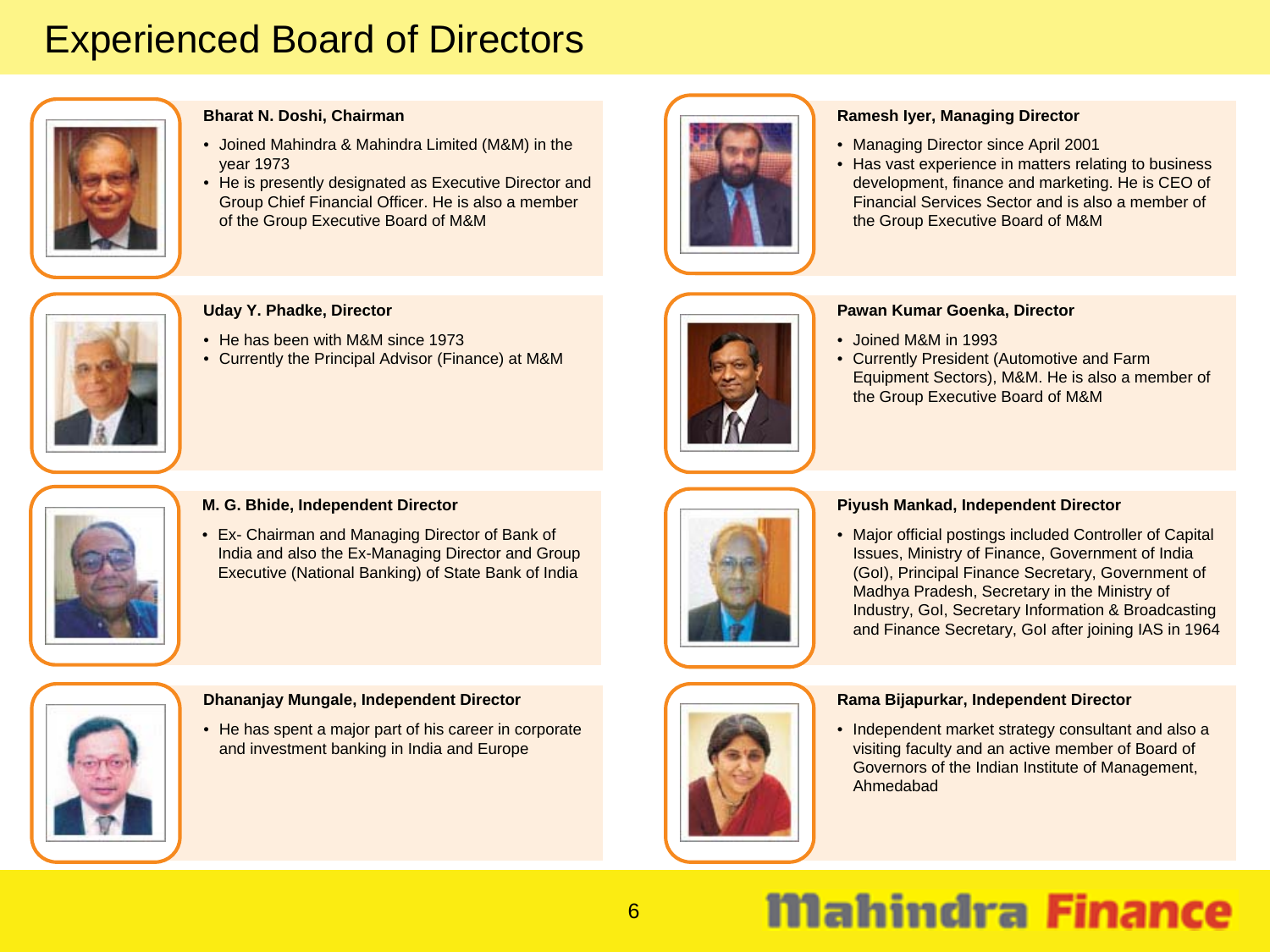### Our Journey Thus Far



*Note:*

1. The Company on Sep 20, 2012 has approved the proposal for sale of 12.37% stake in Mahindra Insurance Brokers Limited ("MIBL") to Inclusion resources pvt. Ltd.,a subsidiary of Leapfrog Financial Inclusion *Fund, incorporated in Singapore, for an amount of Rs.643.3 Mn, subject to receipt of regulatory approvals*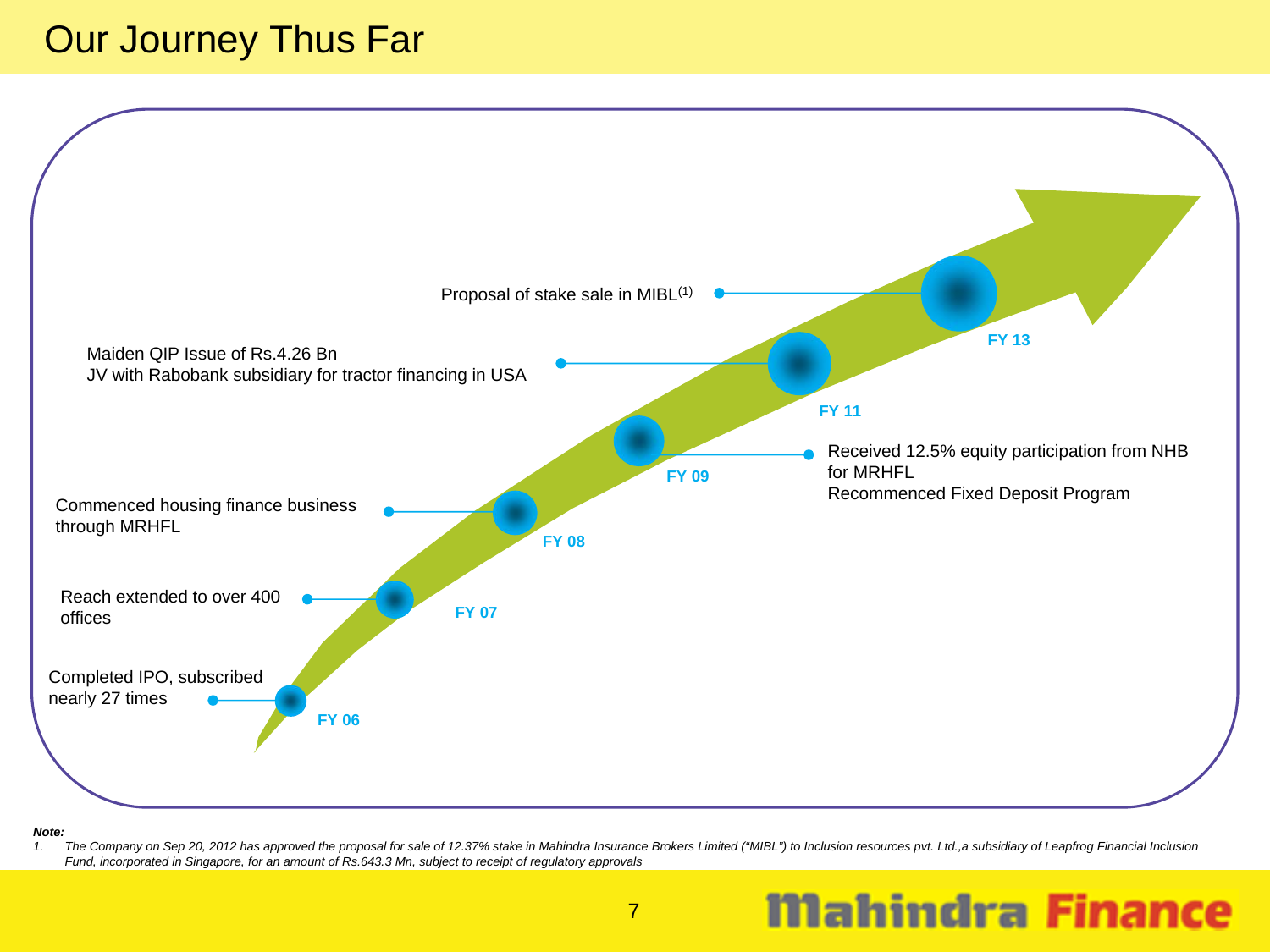## **Business Strategy**

*Transforming rural lives across the country*

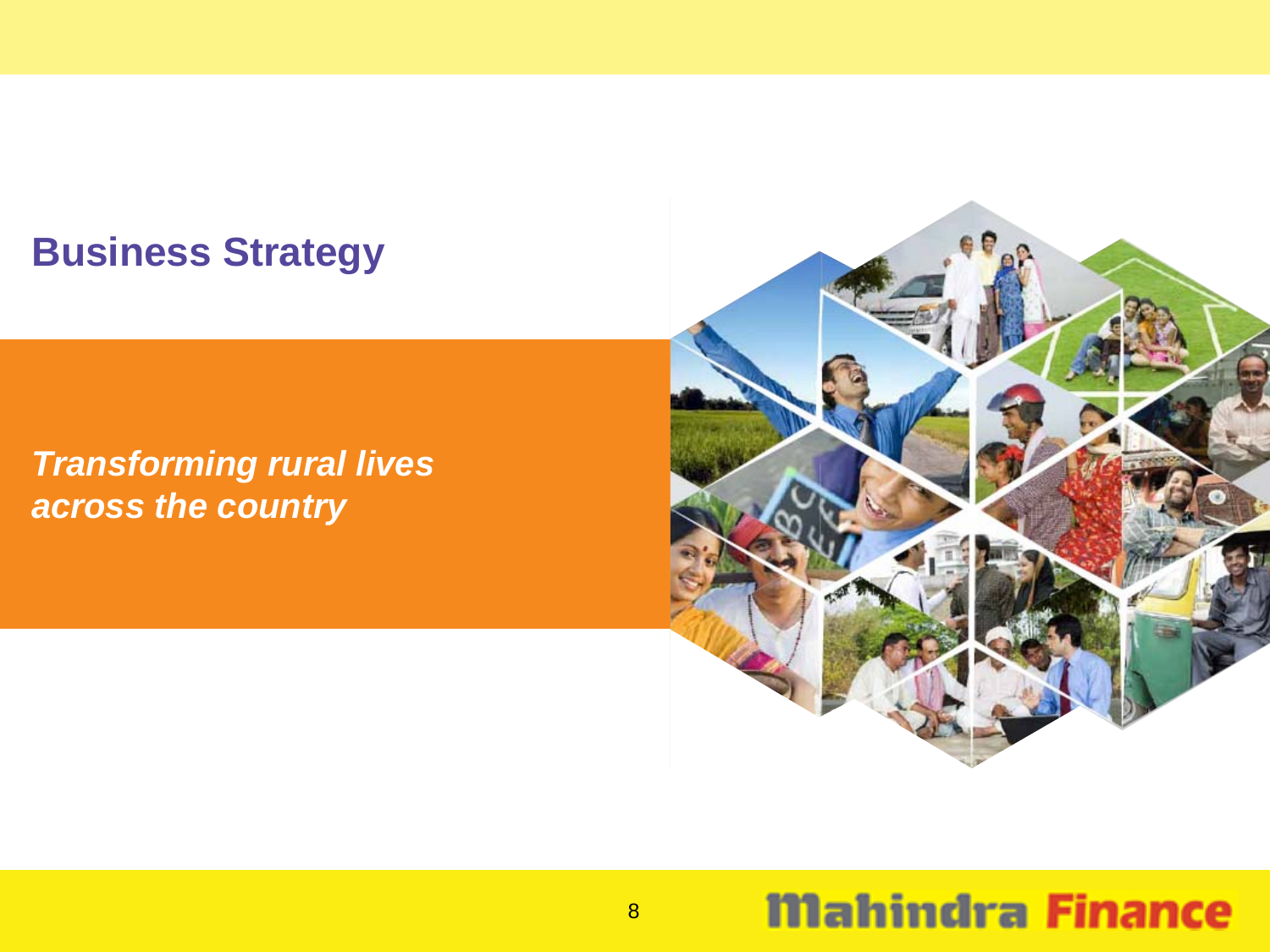**Grow in rural and semi urban markets for vehicle and automobile financing**

**Expand Branch Network**

**Leverage existing customers base through Direct Marketing Initiatives**

**Diversify Product Portfolio** 

**Broad base Liability Mix**

**Continuing to attract, train and retain talented employees**

**Effective use of technology to improve productivity**

**Leverage the "Mahindra" Ecosystem**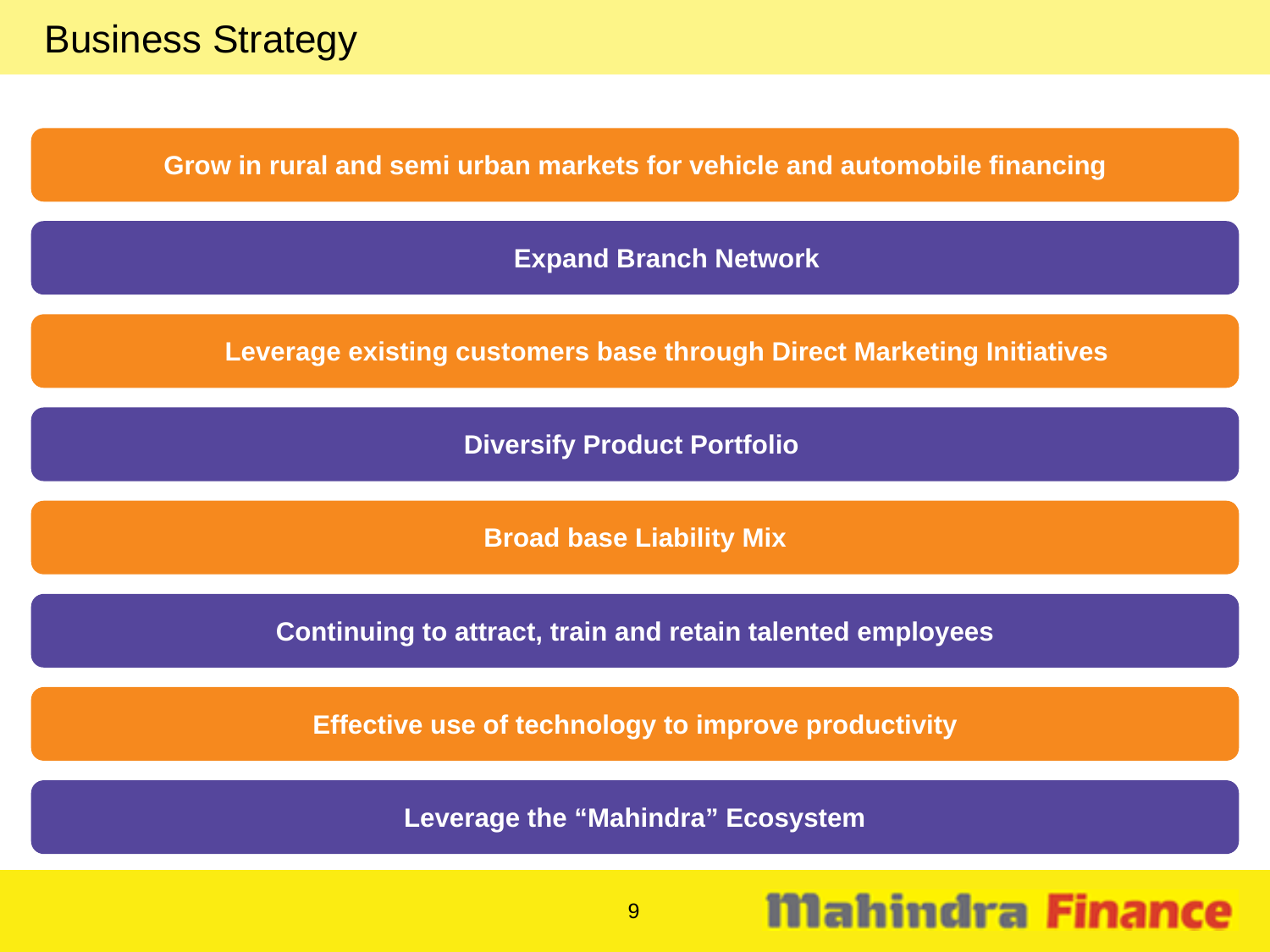### Extensive Branch Network

- ■ MMFSL has an extensive branch network with presence in 24 states and 4 union territories in India through 628 offices as of September 30, 2012 of September 30, 2012
	- ––Branches have authority to approve loans within prescribed guidelines Branches have authority to approve loans within prescribed guidelines



#### *Note:1. Increase from FY02 to Sep '12*

## **Mahindra Fina**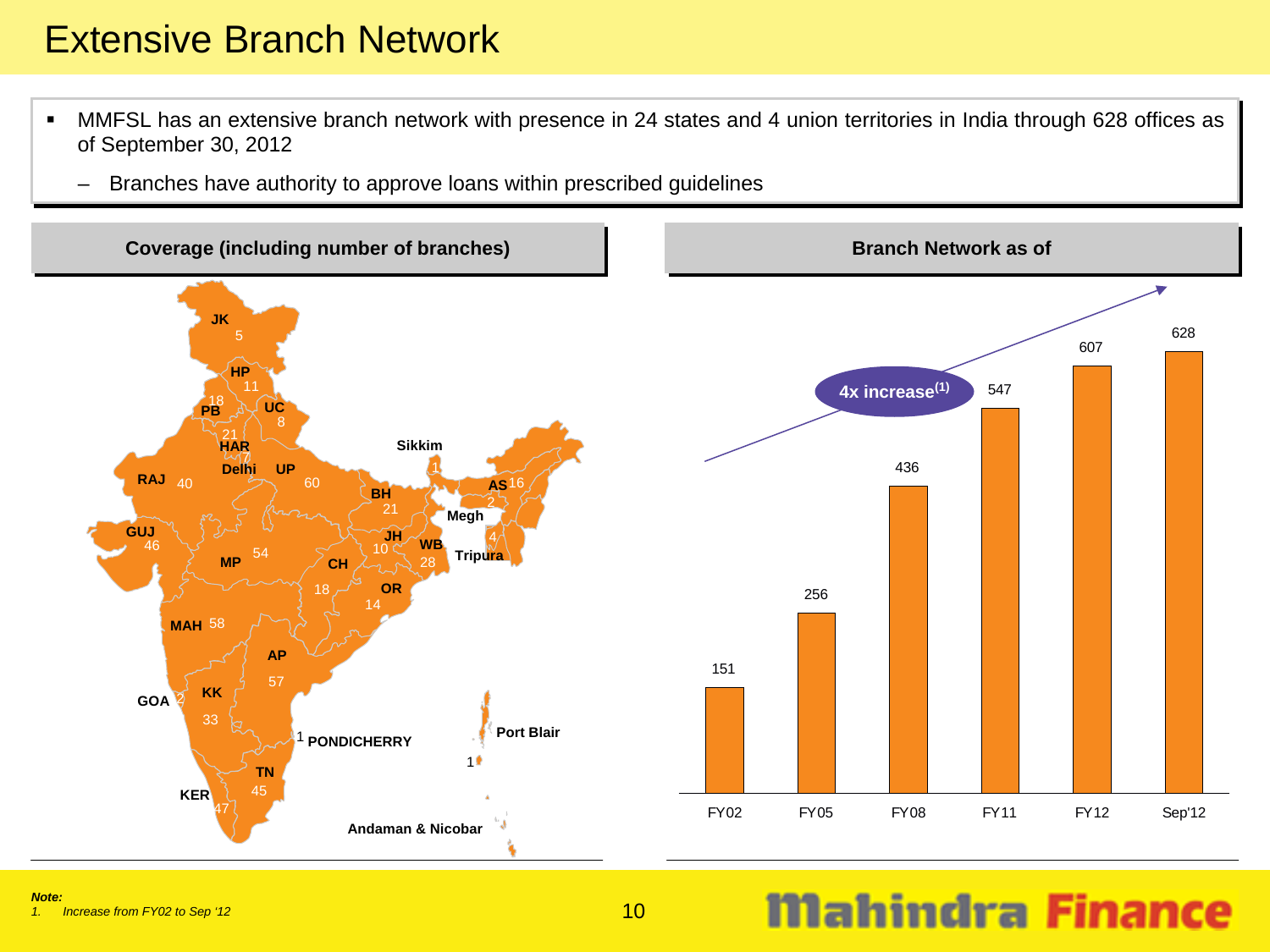### Diversified Product Portfolio

| <b>Vehicle Financing</b>                  | Loans for auto and utility vehicles, tractors, cars, commercial vehicles and<br>construction equipments                   |  |
|-------------------------------------------|---------------------------------------------------------------------------------------------------------------------------|--|
| <b>Pre-Owned Vehicles</b>                 | Loans for pre-owned cars, multi-utility vehicles, tractors and commercial<br>vehicles                                     |  |
| <b>SME Financing</b>                      | Loans for varied purposes like project finance, equipment finance and<br>working capital finance                          |  |
| <b>Personal Loans</b>                     | Offers personal loans typically for weddings, children's education, medical<br>treatment and working capital              |  |
| <b>Mutual Fund</b><br><b>Distribution</b> | Advises clients on investing money through AMFI certified professionals<br>under the brand "MAHINDRA FINANCE FINSMART"    |  |
| <b>Insurance Broking</b>                  | Insurance solutions to retail customers as well as corporations through our<br>subsidiary MIBL                            |  |
| <b>Housing Finance</b>                    | Loans for buying, renovating, extending and improving homes in rural and<br>semi-urban India through our subsidiary MRHFL |  |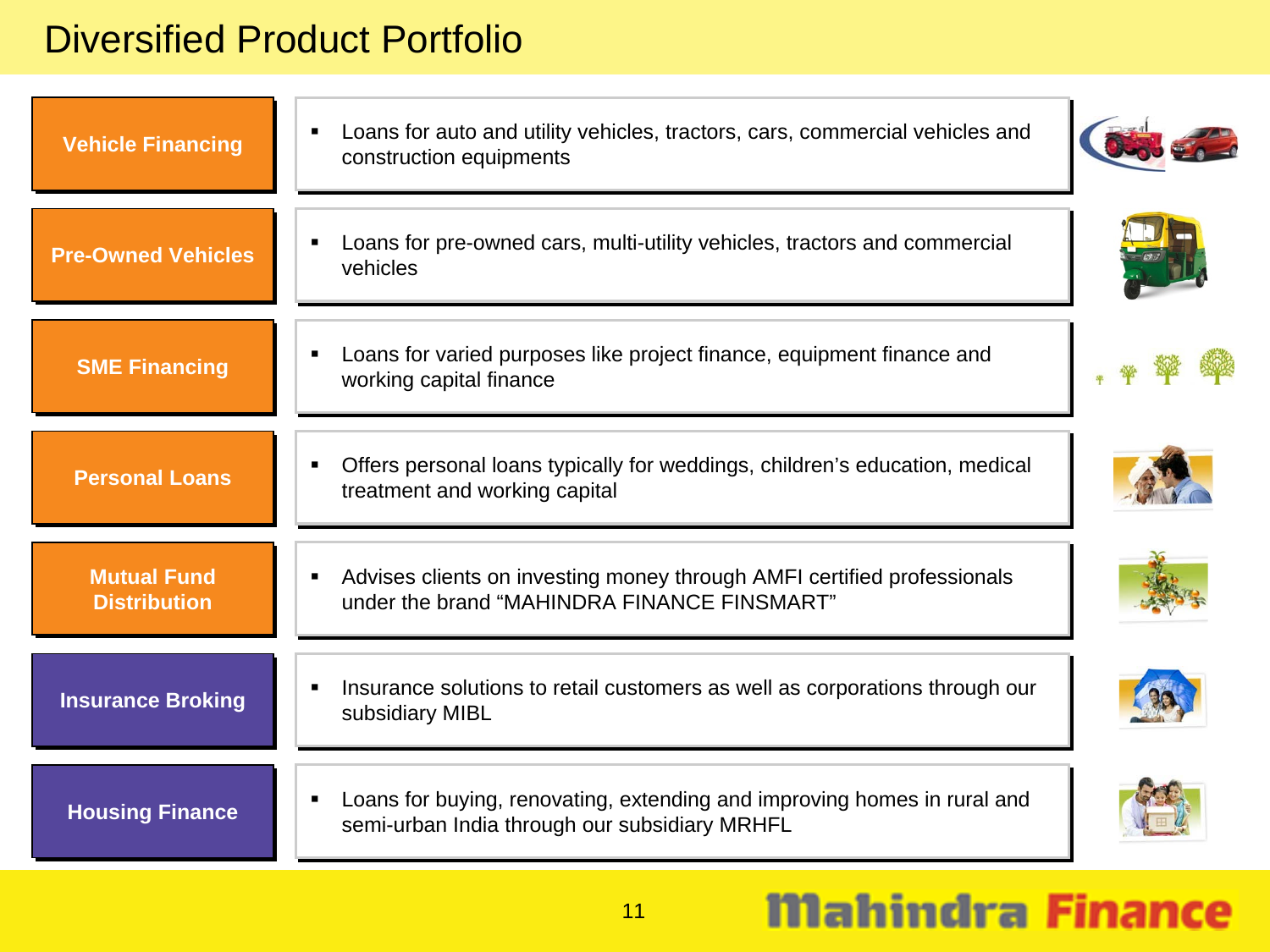#### Break down of Estimated Value of Assets Financed

**Figures on standalone basis**







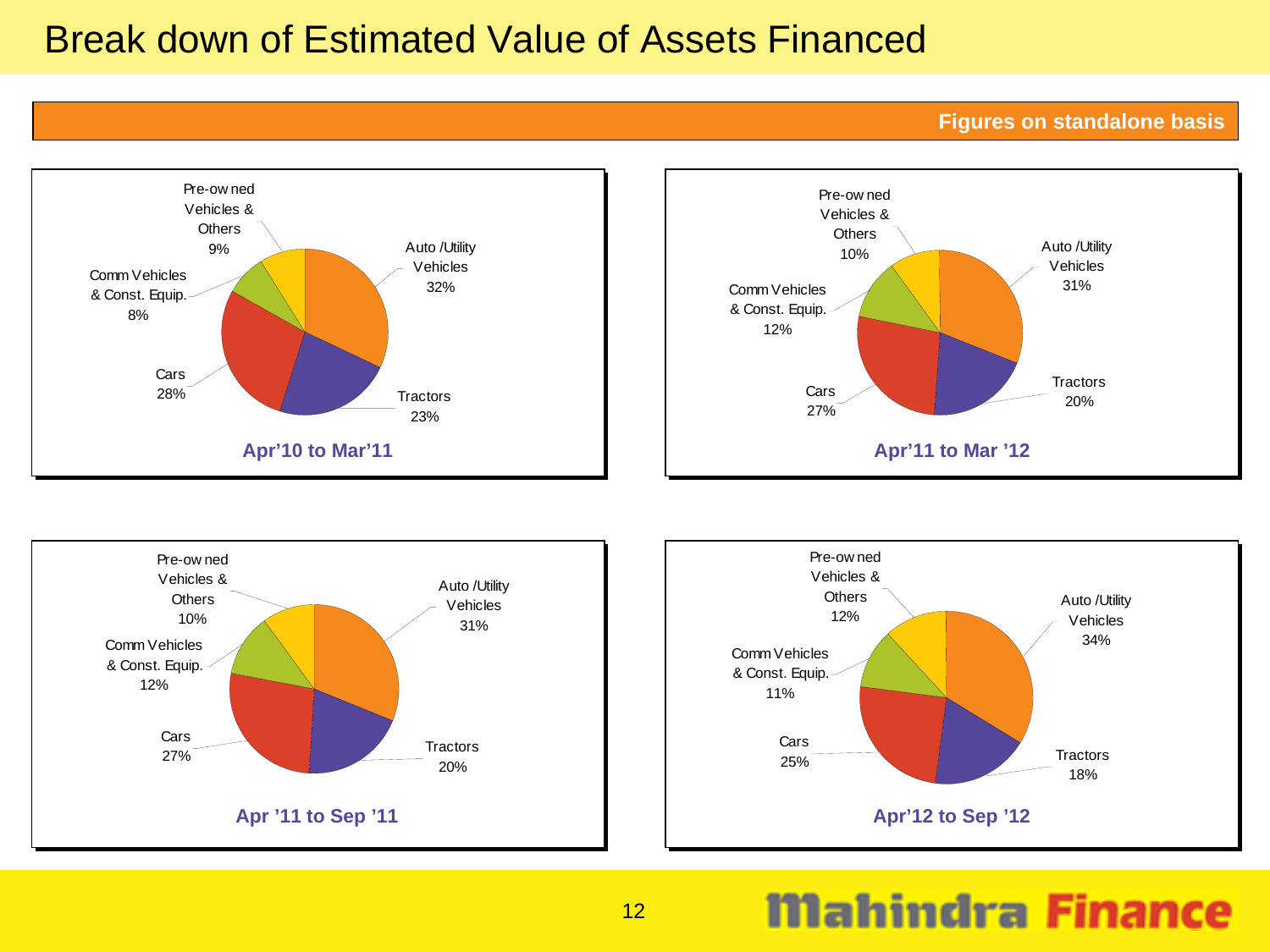### Broad based Liability Mix

- MMFSL believes that its credit rating and strong brand equity enable it to borrow funds at competitive rates MMFSL believes that its credit rating and strong brand equity enable it to borrow funds at competitive rates
- Total consortium size of Rs.10.00 Bn comprising several banks Total consortium size of Rs.10.00 Bn comprising several banks



#### *Note:1. Standalone basis including assignments*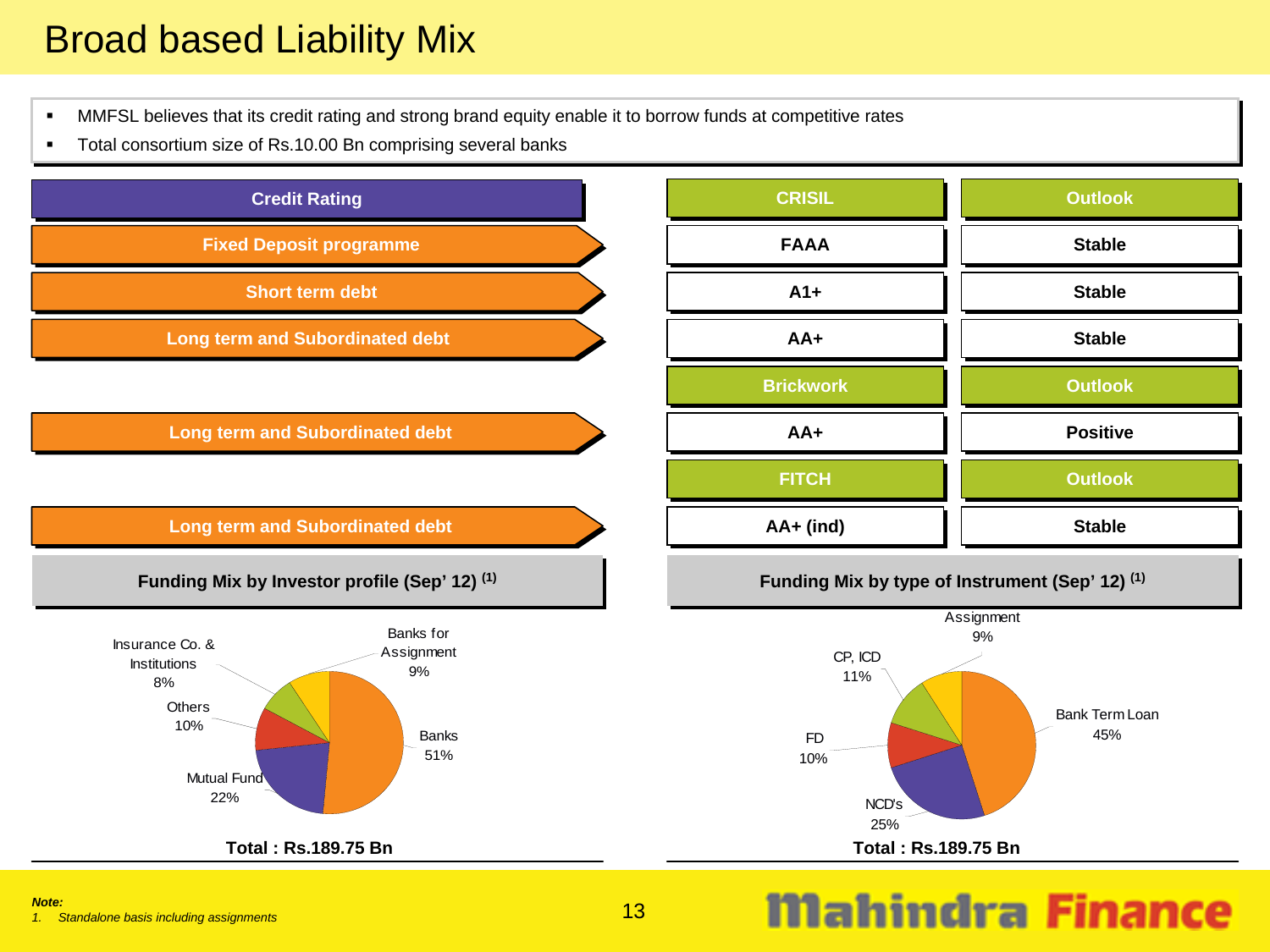#### Experienced Management Team

**Mr. Ramesh Iyer (Managing Director)**

**Mr. V. Ravi (CFO)**

**Mr. Anuj Mehra (MD-MRHFL) Dr. Jaideep Devare (MD-MIBL)** 

**Mr. Vinay Deshpande (Chief People Officer)** 

**Mr. Dinesh Prajapati (VP- Treasury & Corporate Affairs)**

**Mr. Rajesh Vasudevan ( VP- Accounts)**

**Mr. R Balaji (VP- Marketing & Strategy)**

**Mr. Rajnish Agarwal (VP- Operations)**

**Mr. Gururaj Rao (Chief Information Officer)**

**Management team with extensive sector experience**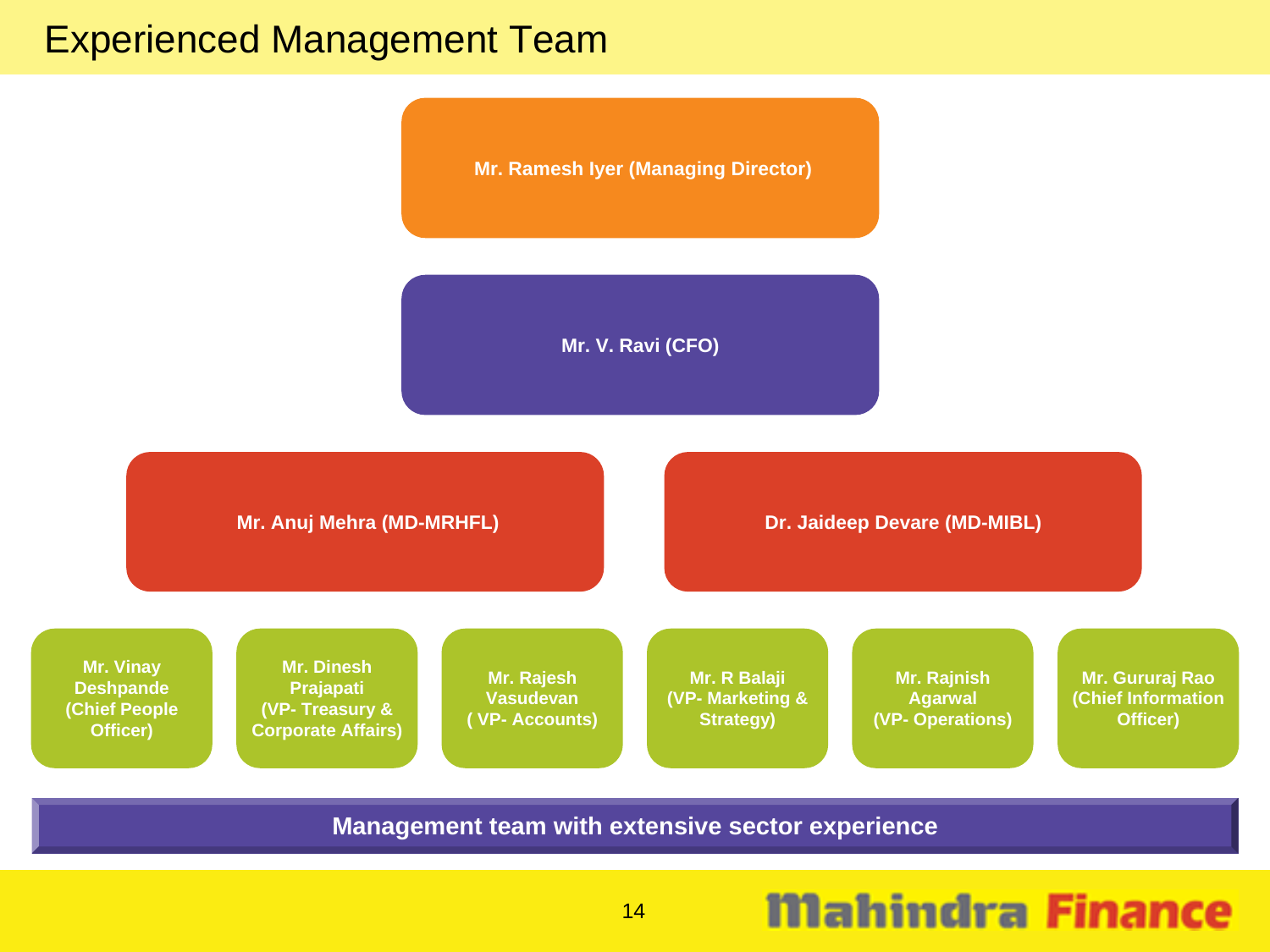### Employee Management and Technology Initiatives

#### **Employee engagement & training Employee engagement & training**

- ٠ Training programs for employees on regular basis Training programs for employees on regular basis ■
- ۰ 5 days induction program on product knowledge, 5 days induction program on product knowledge, business processes and aptitude training business processes and aptitude training ■
- ٠ Mahindra Finance Academy training programs for Mahindra Finance Academy training programs for prospective and existing employees at 5 locations prospective and existing employees at 5 locations ■
- ۰ Assessment & Development Centre for promising Assessment & Development Centre for promising employees employees ■
- Employee recognition programs such as – Dhruv Employee recognition programs such as – Dhruv Tara, Annual Convention Award and Achievement Box Tara, Annual Convention Award and Achievement Box
- Participation in Mahindra Group's Talent Management Participation in Mahindra Group's Talent Management and Retention program and Retention program

#### **Technology initiatives Technology initiatives**

- ٠ Approximately 98% of our 628 offices are connected Approximately 98% of our 628 offices are connected to the centralised data centre in Mumbai ■
- Through hand held devices connected by GPRS to the Through hand held devices connected by GPRS to the central server, we transfer data which provides central server, we transfer data which provides
	- Prompt intimation by SMS to customers Prompt intimation by SMS to customers –
	- Complete information to handle customer queries Complete information to handle customer queries with transaction security with transaction security
	- On-line collection of MIS on management's On-line collection of MIS on management's dashboard –
	- Recording customer commitments Recording customer commitments –
	- Enables better internal checks & controls Enables better internal checks & controls–

## Mahindra Fin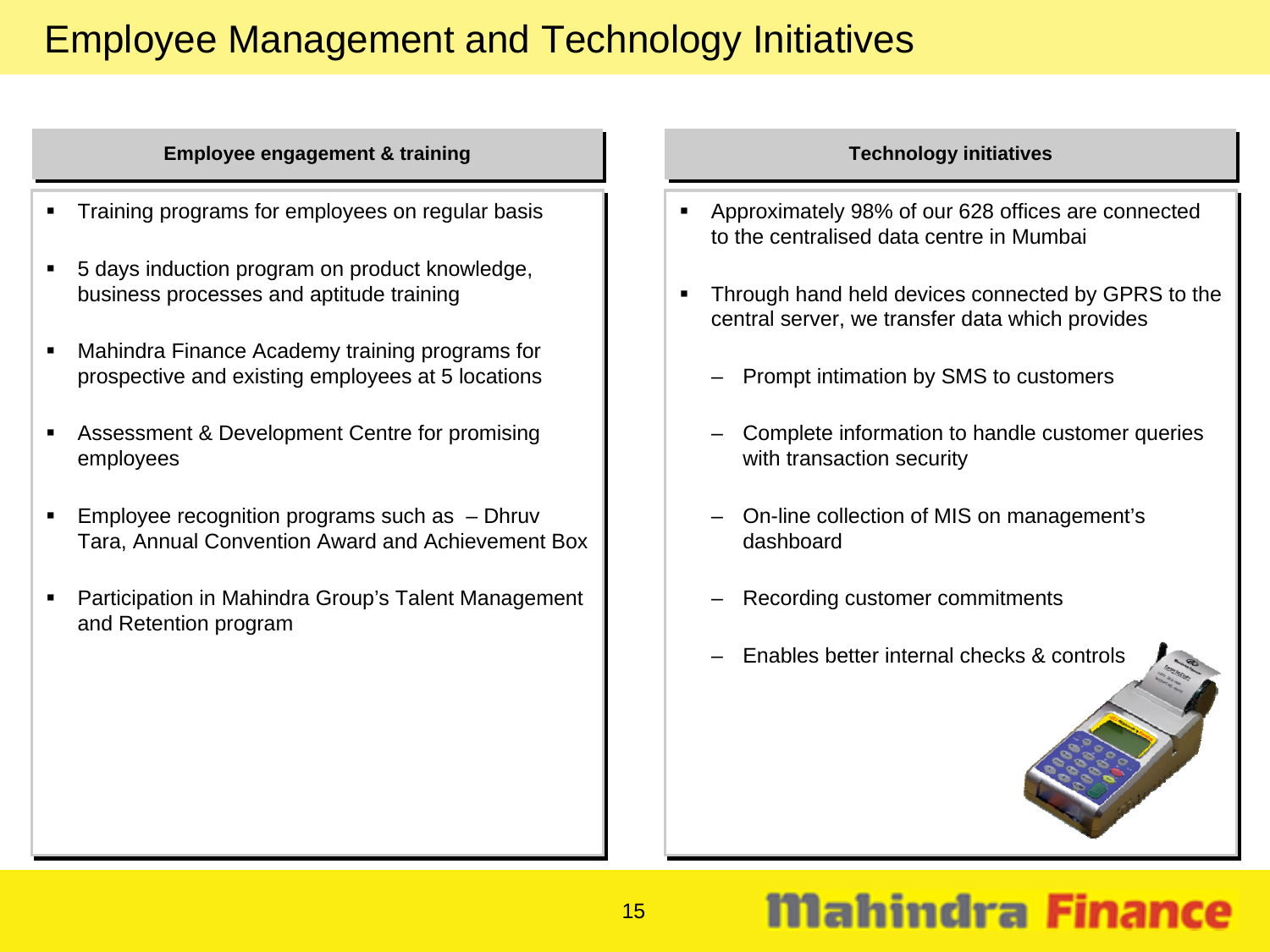#### Synergies with Mahindra Group and Brand recall

 Founded in 1945 as a steel trading company, entered automotive manufacturing in 1947 to bring Willys Jeep onto Indian roads

- Follows three basic tenets accepting no limits, thinking alternatively, and driving positive change in everything the Group does
- Presence across: – North America **The Brand** South America – Middle East & Africa  $\rightarrow$  Europe 100 countries– Asia **Mahindra** – Australia **ScaleGlobal**Mahindra Rise. J.C. Mahindra: Founder of Mahindra & Mohammed: visionary and first Steel Controller of India K.C. Mahindra: Founder of Mahindra ■ & Mohammed: also served as Director of RBI, Air India, and Hindustan Steel and Chairman of **Leadership Operations** Indian Aluminium Company • Keshub Mahindra: Chairman Emeritus: Joined Mahindra & Mahindra in 1947 and became Chairman in 1963
	- Anand Mahindra: Chairman & Managing Director of Mahindra & Mahindra. Started off at Mahindra in 1981

#### *Source: Mahindra & Mahindra website*

### **Mahindra Finance**

- US\$15.4 Bn multinational group based in Mumbai, India
- More than 144,000 people in over

 Operations span in 18 industries: aerospace, aftermarket, agribusiness, automotive, components, construction equipment, consulting services, defense, energy, farm equipment, finance and insurance, industrial equipment, information technology, leisure and hospitality, logistics, real estate, retail and two wheelers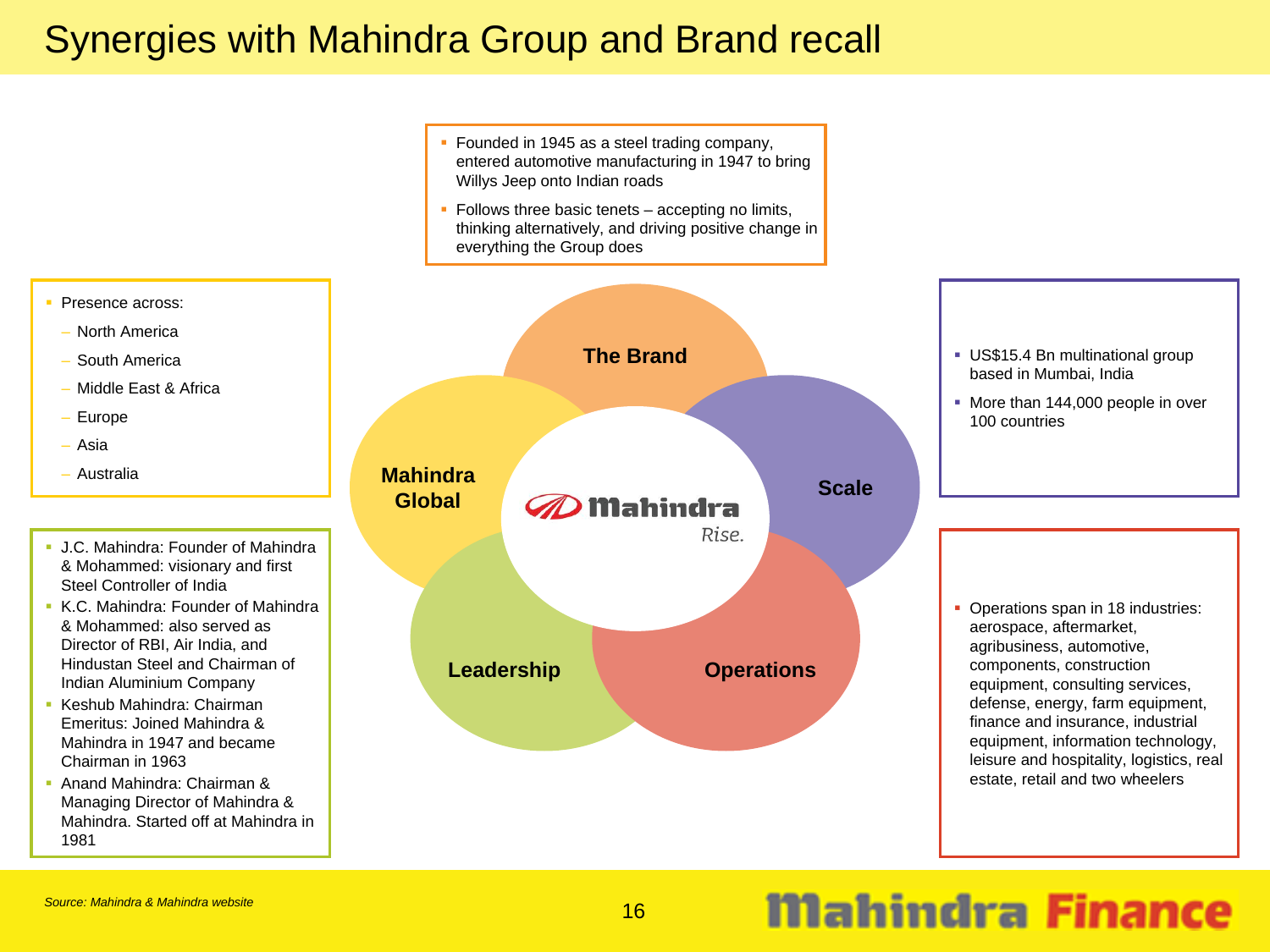## **Key Risk Management Practices**

*Transforming rural lives across the country*

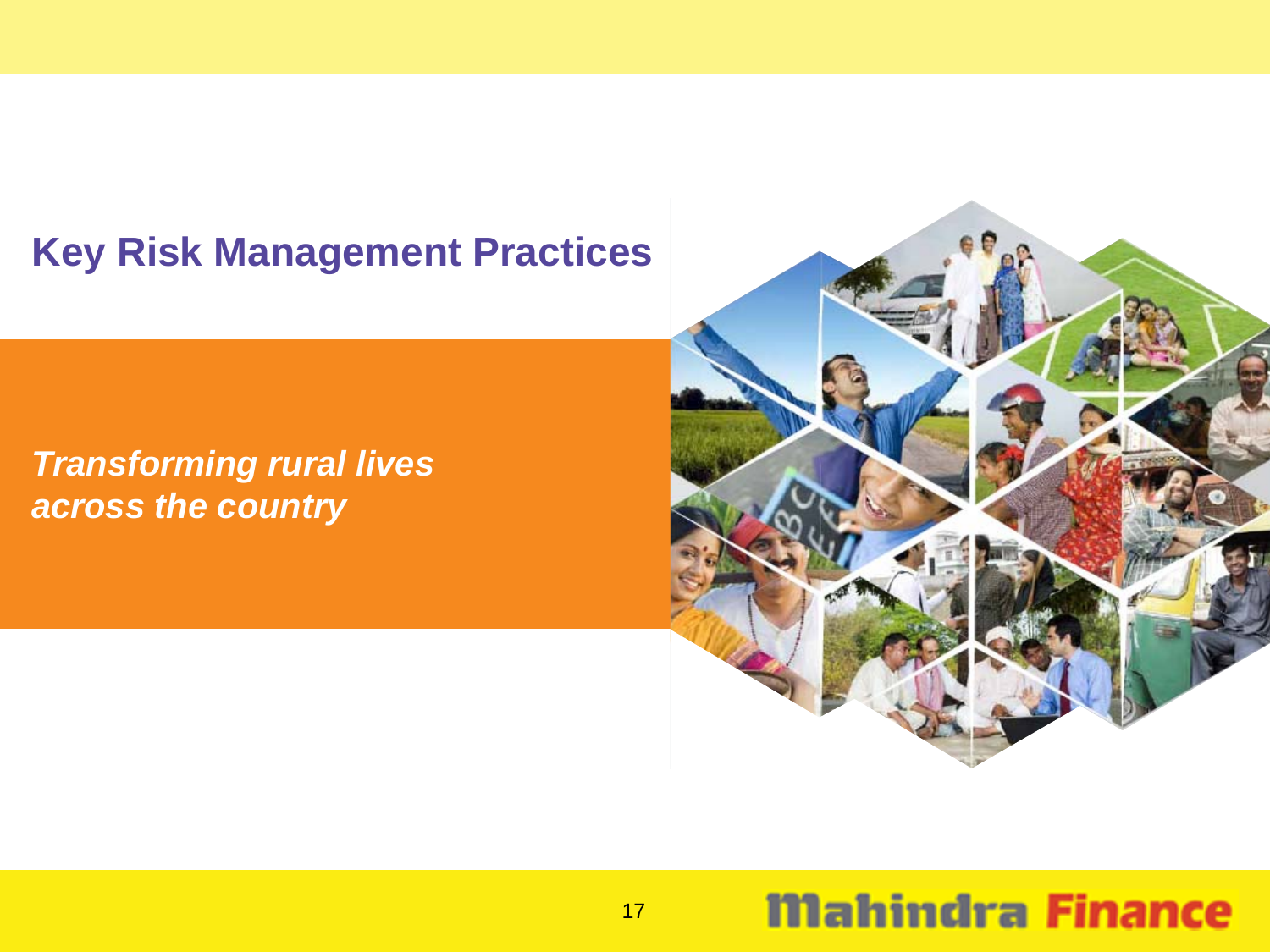## Conservative Risk Management Policies

| <b>Provisioning Norms</b>                                         |                                                       |                                                               |              |  |  |
|-------------------------------------------------------------------|-------------------------------------------------------|---------------------------------------------------------------|--------------|--|--|
| <b>Duration (months)</b>                                          | <b>RBI Norms</b>                                      | <b>Duration (months)</b>                                      | <b>MMFSL</b> |  |  |
| 6 and $\le$ 18                                                    | 10%                                                   | $> 5$ and $<= 11$                                             | 10%          |  |  |
| $> 18$ and $<= 30$                                                | 20%                                                   | $> 11$ and $<= 24$                                            | 50%          |  |  |
| $> 30$ and $<= 54$                                                | 30%                                                   | > 24 months                                                   | 100%         |  |  |
| > 54 months                                                       | 50%                                                   |                                                               |              |  |  |
| <b>Key Risks &amp; Management Strategies</b>                      |                                                       |                                                               |              |  |  |
| <b>Key Risks</b>                                                  |                                                       | <b>Management Strategies</b>                                  |              |  |  |
| • Volatility in interest rates                                    |                                                       | Matching of asset and liabilities                             |              |  |  |
| <b>Rising competition</b>                                         | $\blacktriangleright$ Increasing branch network       |                                                               |              |  |  |
| Raising funds at competitive rates -                              | → Maintaining credit rating & improving asset quality |                                                               |              |  |  |
| Dependence on M&M<br>→ Increasing non-M&M Portfolio               |                                                       |                                                               |              |  |  |
| Occurrence of natural disasters<br>Increasing geographical spread |                                                       |                                                               |              |  |  |
| Adhering to write-off standards                                   |                                                       | $\rightarrow$ Diversify the product portfolio                 |              |  |  |
| Employee retention                                                |                                                       | > Job rotation / ESOP/ Recovery based performance initiatives |              |  |  |
| Physical cash management                                          | Insurance & effective internal control                |                                                               |              |  |  |

**At MMFSL, NPA provisioning norms are more stringent than RBI norms**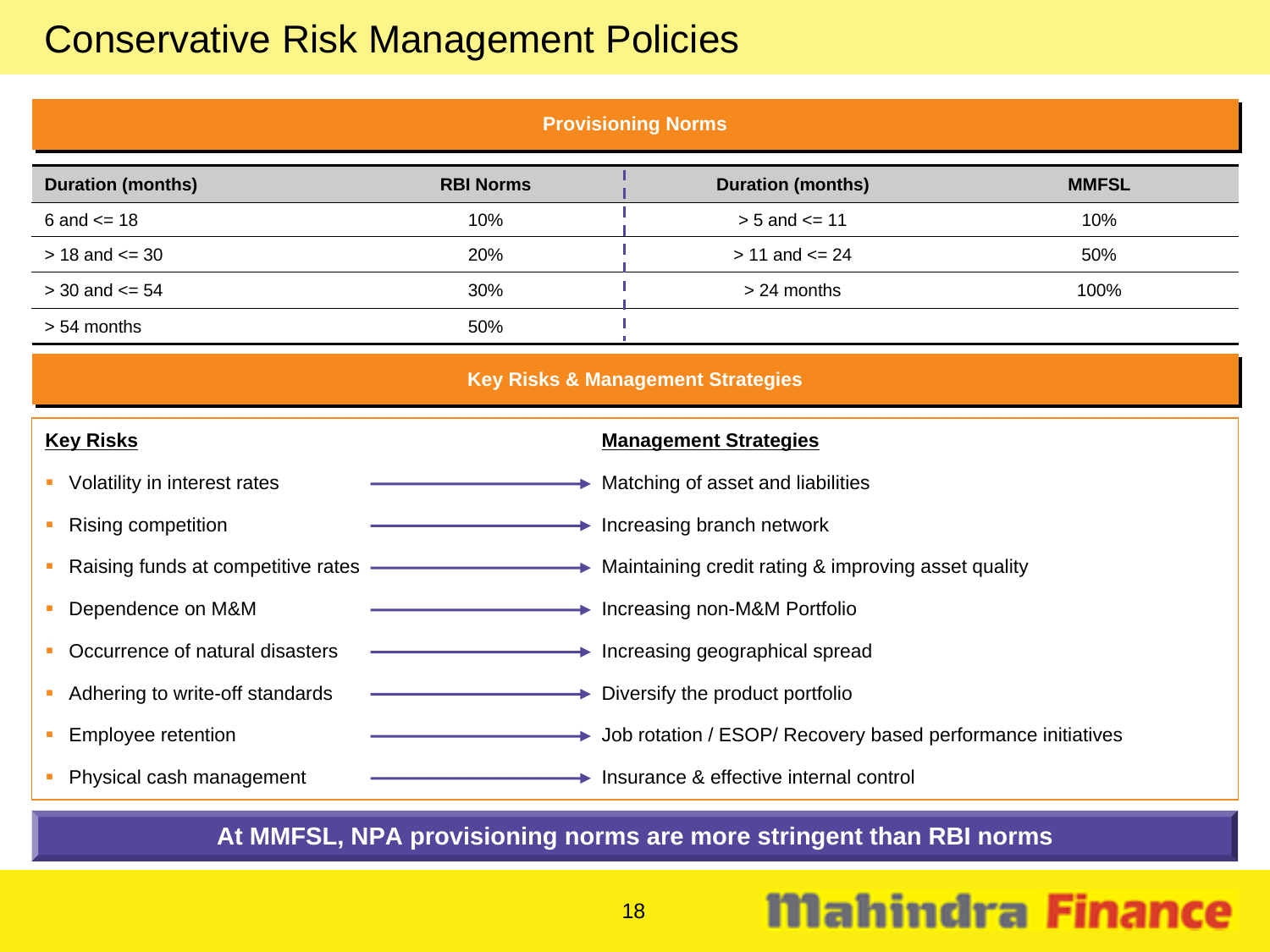## **Key Subsidiaries**

*Transforming rural lives across the country*

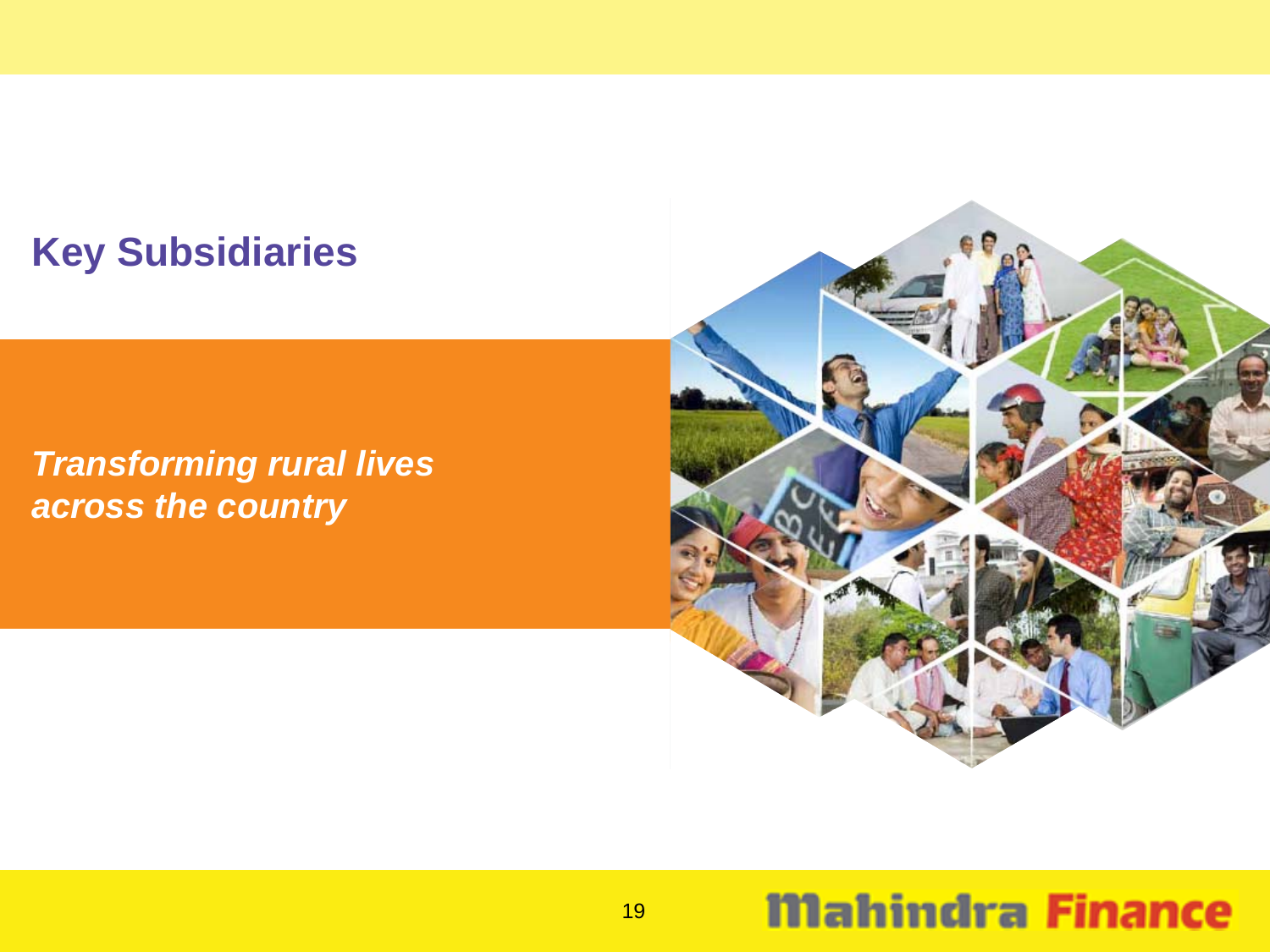### Mahindra Rural Housing Finance Limited

|                                                   |                                 | <b>Key Statistics</b>                                                                                                                |             |                                             |               |               |
|---------------------------------------------------|---------------------------------|--------------------------------------------------------------------------------------------------------------------------------------|-------------|---------------------------------------------|---------------|---------------|
| <b>Mahindra Home Finance</b><br>Ghar Ki Baat Hai. | <b>Inception</b>                | A subsidiary of MMFSL, Mahindra<br>Rural Housing Finance was<br>incorporated in April 2007                                           |             | <b>Total Assets (Rs.Mn)</b><br>5,540        |               | 6,974         |
|                                                   | <b>Business</b>                 | Works to provide cost-effective and<br>flexible home loans to a wide base<br>of customers in rural and semi-urban<br>India           | 3,194       | 4,249                                       |               |               |
|                                                   | <b>Operations</b>               | Provide loans for home construction,<br>purchase, extension and<br>improvement                                                       | <b>FY11</b> | <b>FY12</b><br><b>H1FY12</b><br>PAT (Rs.Mn) |               | <b>H1FY13</b> |
|                                                   | <b>Geographical</b><br>presence | Operates in Gujarat, Maharashtra,<br>Andhra Pradesh, Karnataka, Tamil<br>Nadu, Kerala, Rajasthan, Madhya<br><b>Pradesh and Bihar</b> | 89          | 119                                         | 62<br>38      |               |
|                                                   | <b>Shareholding</b><br>pattern  | MMFSL-87.5%, NHB - 12.5%                                                                                                             | <b>FY11</b> | <b>FY12</b>                                 | <b>H1FY12</b> | <b>H1FY13</b> |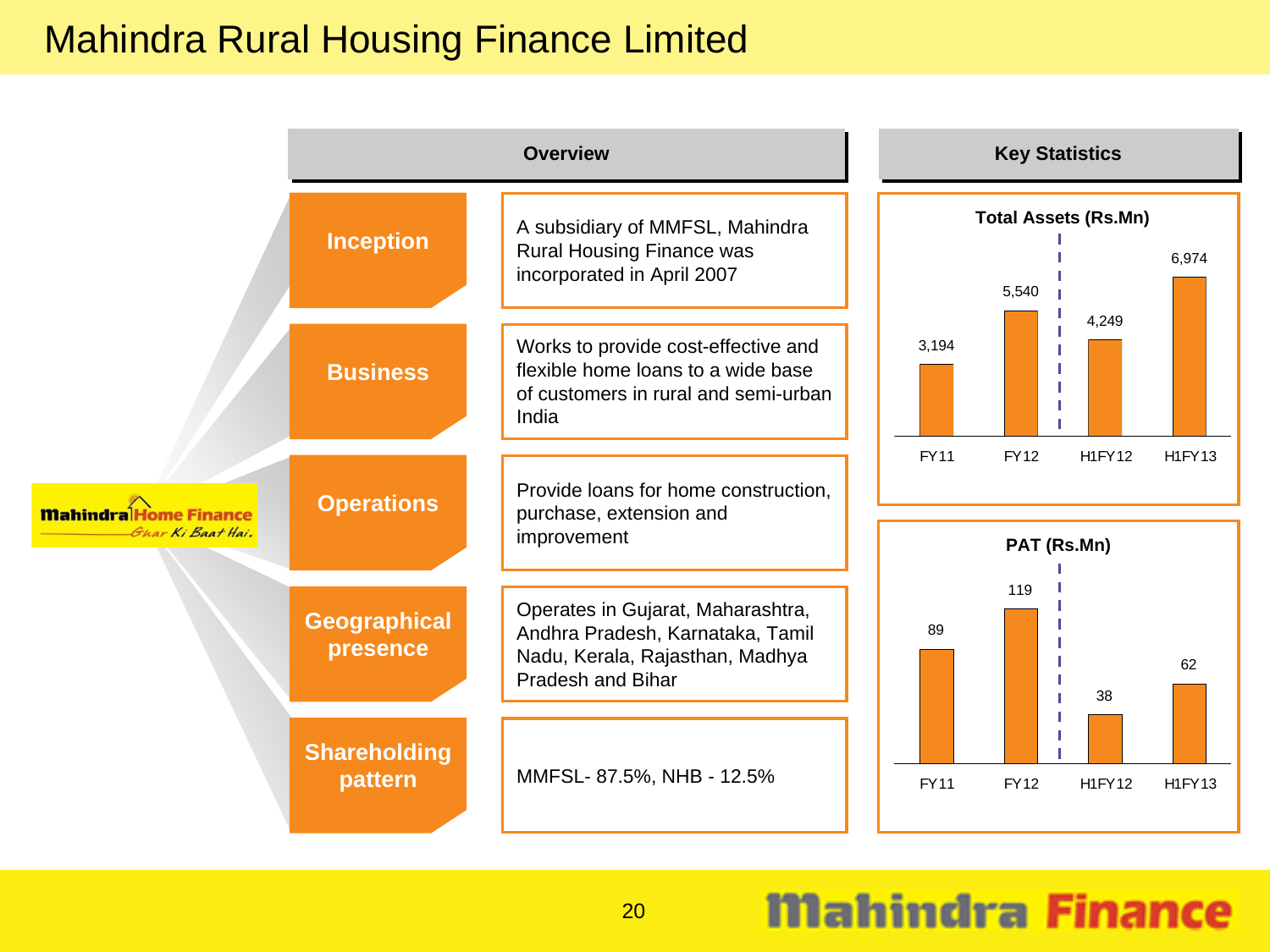#### Mahindra Insurance Brokers Limited



1. The Company on Sep 20, 2012 has approved the proposal for sale of 12.37% stake in Mahindra Insurance Brokers Limited ("MIBL") to Inclusion resources pvt. Ltd.,a subsidiary of Leapfrog Financial Inclusion Fund, *incorporated in Singapore, for an amount of Rs.643.3 Mn, subject to receipt of regulatory approvals*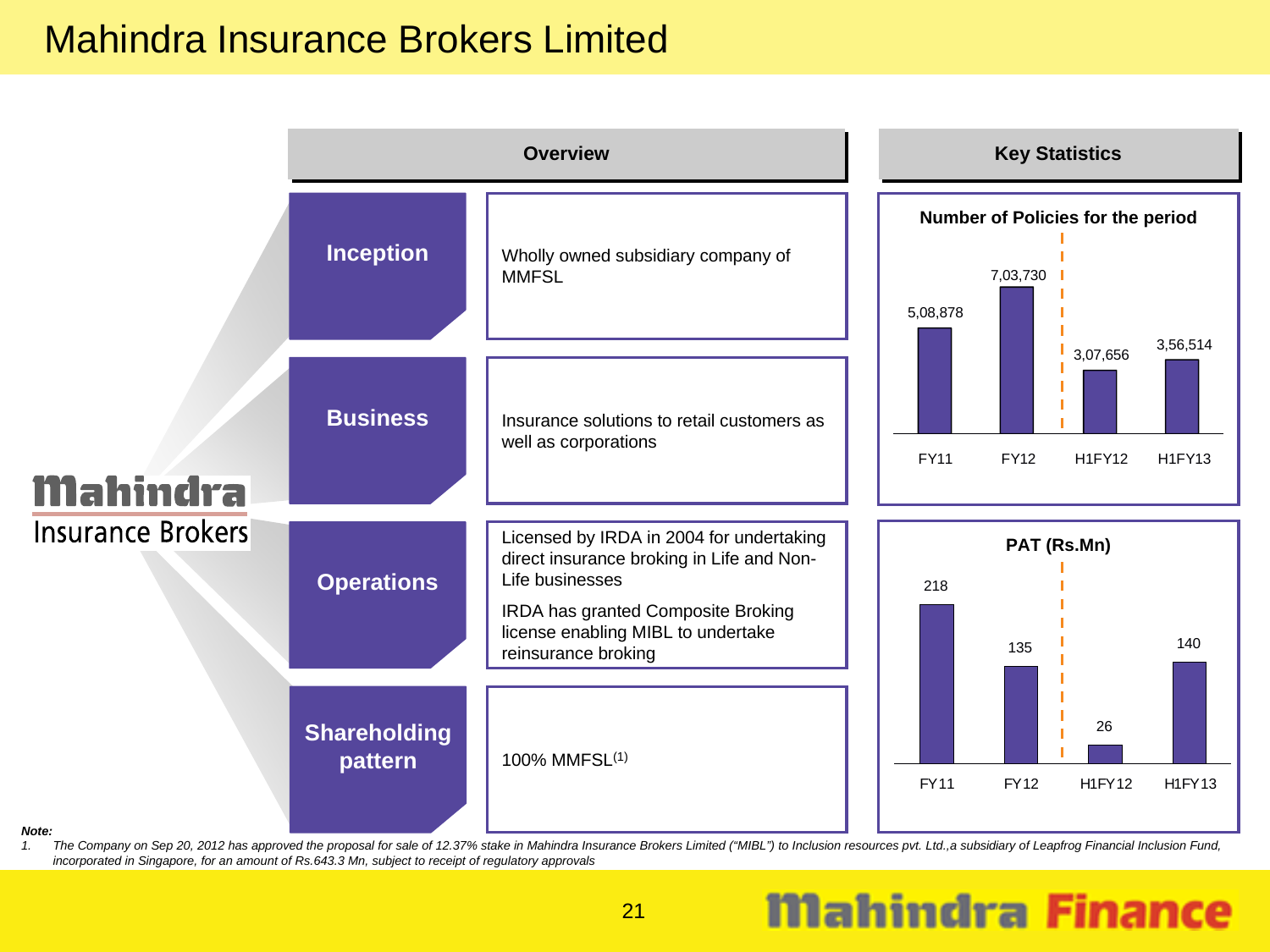## **Financials**

*Transforming rural lives across the country*

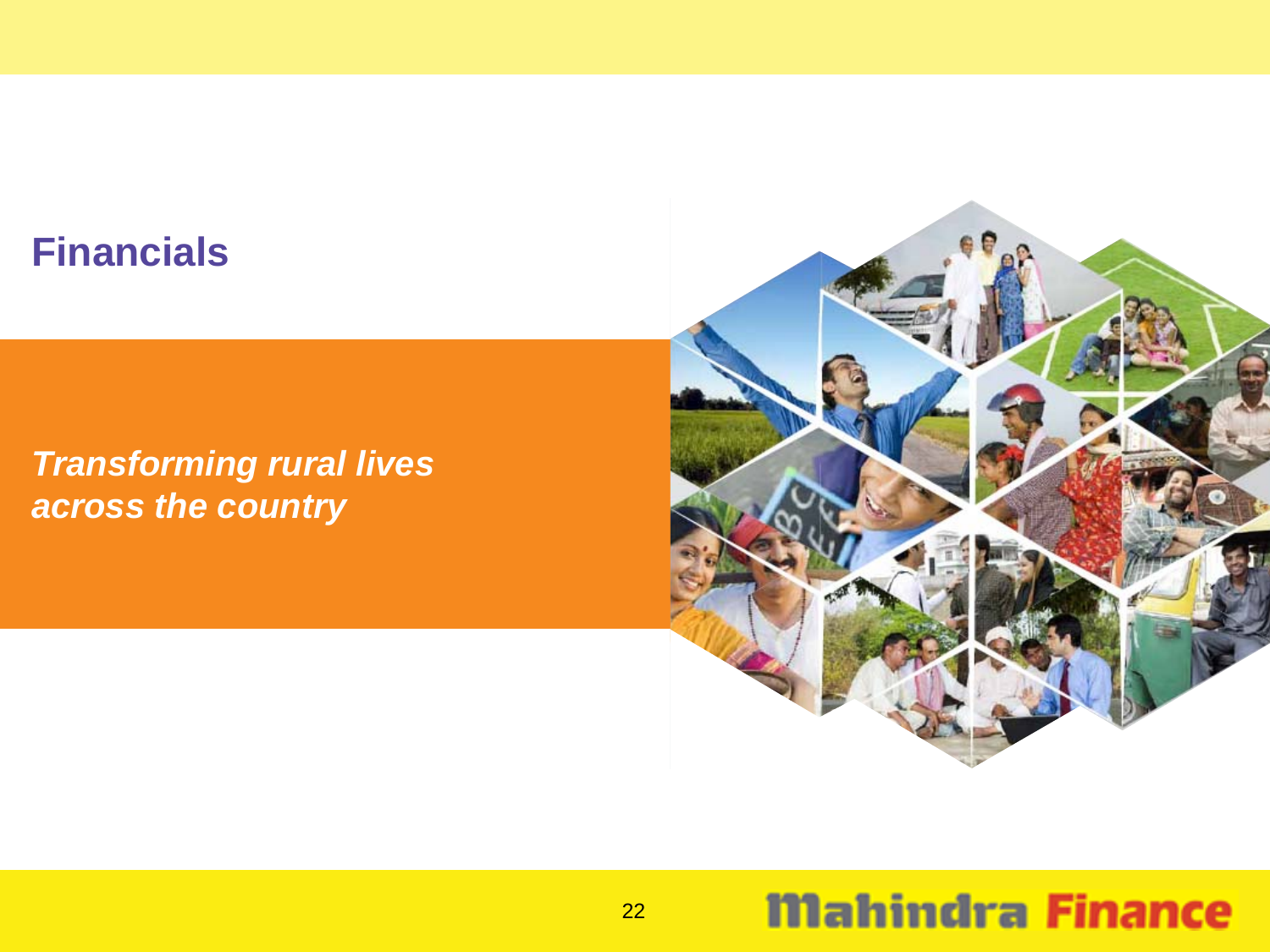### **Strong Growth Trajectory**

**Figures on consolidated basis**



Loans & Advances ■ Borrow ings



**Indicates YoY Growth**

*Note : 1 PAT post minority 2. Calculated as Shareholders funds/Number of shares*



**Increasing Book Value Per Share (2) (Rs.) Increasing Book Value Per Share (2) (Rs.)**



## **Mahindra Finance**

23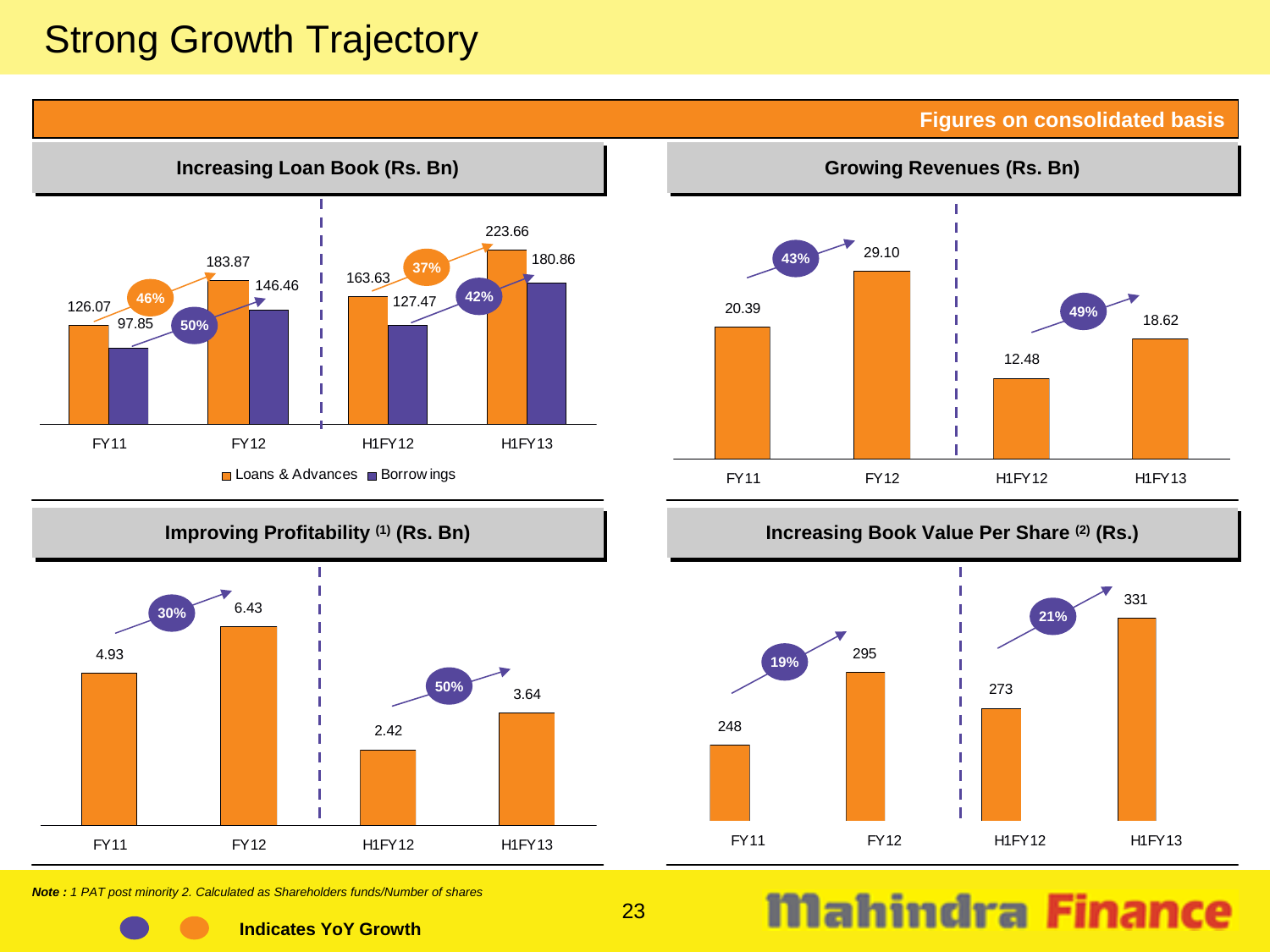#### Consistent Financial Performance

**Figures on standalone basis**











## **Mahindra Finance**

*Note* 

*1 Cost to Income calculated as Operating Expenses (including depreciation)/(Net Interest Income + Other Income). 2 Calculated based on average total assets. 3 Calculated based on average networth*

24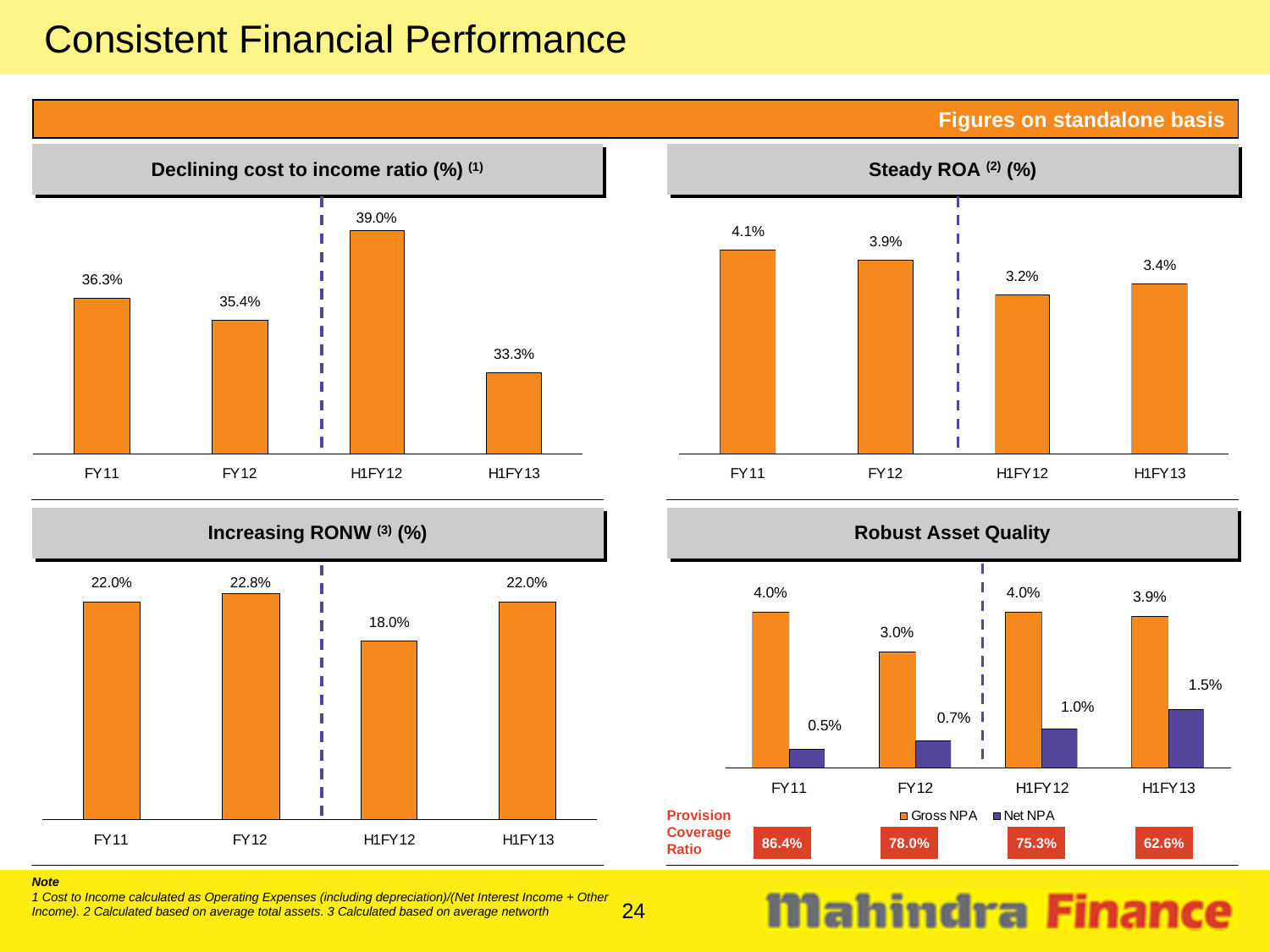#### **Annexures**

*Transforming rural lives across the country*

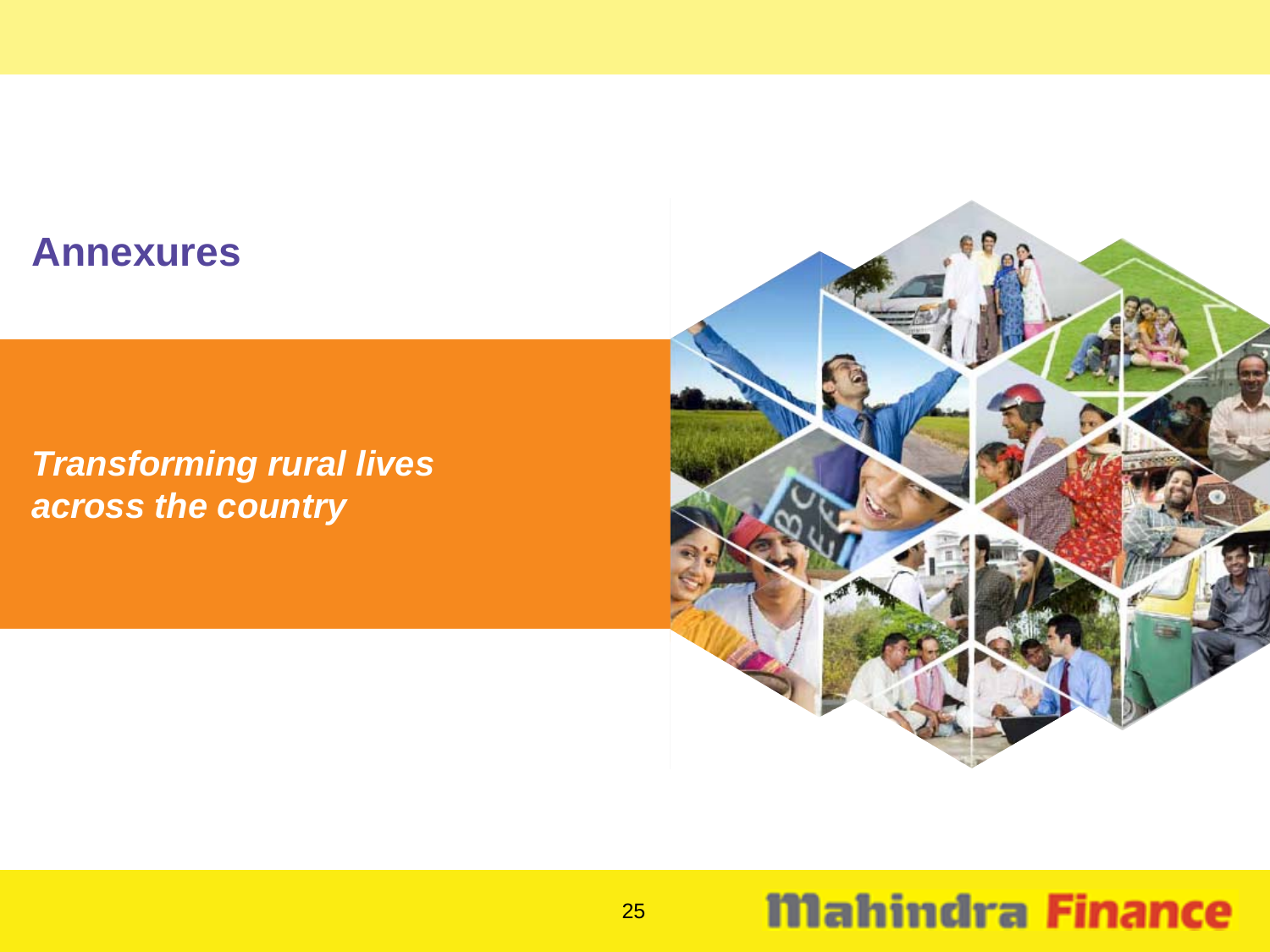### Annexure 1: Consolidated Statement of Profit & Loss

| <b>Particulars (Rs. in Million)</b>                 | <b>FY11</b> | <b>FY12</b> | <b>H1FY12</b> | <b>H1FY13</b> |
|-----------------------------------------------------|-------------|-------------|---------------|---------------|
| Revenue from operations                             | 20,291*     | 28,894*     | 12,403        | 18,525        |
| Other income                                        | $95*$       | $210*$      | 76            | 91            |
| <b>Total Revenue</b>                                | 20,386      | 29,104      | 12,479        | 18,616        |
| <b>Expenses:</b>                                    |             |             |               |               |
| Employee benefits expense                           | 2,240       | 3,127       | 1,537         | 1,888         |
| Finance costs                                       | 6,662       | 11,399      | 4,812         | 7,603         |
| Depreciation and amortization expense               | 161         | 203         | 96            | 114           |
| Provisions and write Offs                           | 1,379       | 1,600       | 963           | 1,726         |
| Other expenses                                      | 2,467       | 3,162       | 1,467         | 1,829         |
| <b>Total Expenses</b>                               | 12,909      | 19,491      | 8,875         | 13,160        |
| <b>Profit before tax</b>                            | 7,477       | 9,613       | 3,604         | 5,456         |
| Tax expense:                                        |             |             |               |               |
| <b>Current tax</b>                                  | 2,644       | 3,025       | 1,257         | 1,848         |
| Deferred tax                                        | (104)       | 143         | (76)          | (44)          |
| Profit for the year                                 | 4,937       | 6,445       | 2,423         | 3,652         |
| Minority Interest                                   | 9           | 10          | 5             | 7             |
| <b>Net Profit after Taxes and Minority Interest</b> | 4,928       | 6,435       | 2,418         | 3,645         |

*\*Numbers have been regrouped wherever necessary*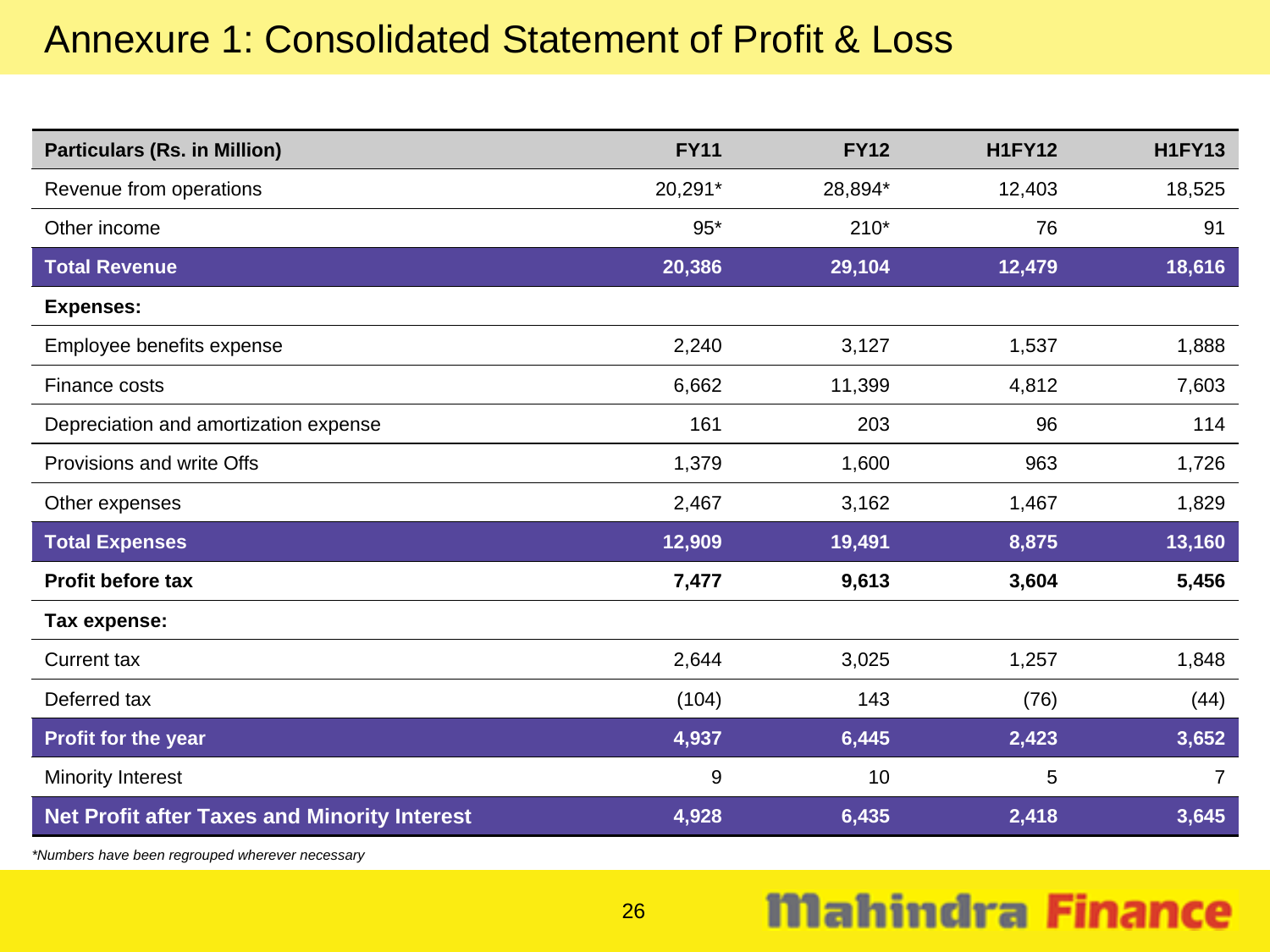#### Annexure 1: Consolidated Balance Sheet

| <b>Particulars (Rs. in Million)</b>   |                      |                      |                      |                      |
|---------------------------------------|----------------------|----------------------|----------------------|----------------------|
|                                       | As on Mar 31<br>2011 | As on Mar 31<br>2012 | As on Sep 30<br>2011 | As on Sep 30<br>2012 |
| <b>EQUITY AND LIABILITIES</b>         |                      |                      |                      |                      |
| <b>Shareholders' funds</b>            |                      |                      |                      |                      |
| a) Share Capital                      | 1,025                | 1,027                | 1,025                | 1,028                |
| b) Reserves and Surplus               | 24,425               | 29,284               | 26,927               | 32,960               |
| <b>Shareholders' funds</b>            | 25,450               | 30,311               | 27,952               | 33,988               |
| <b>Minority Interest</b>              | 47                   | 77                   | 72                   | 85                   |
| <b>Non-current liabilities</b>        |                      |                      |                      |                      |
| a) Long-term borrowings               | 66,025               | 99,110               | 70,167               | 109,187              |
| b) Other Long-term liabilities        | 510                  | 780                  | 538                  | 825                  |
| c) Long term provisions               | 4,188*               | $3,577*$             | 2,925                | 3,080                |
| <b>Non-current liabilities</b>        | 70,723*              | 103,467*             | 73,630               | 113,092              |
| <b>Current liabilities</b>            |                      |                      |                      |                      |
| a) Short Term Borrowings              | 6,549                | 14,389               | 25,389               | 37,477               |
| b) Trade payables                     | 2,899*               | $3,817*$             | 3,875                | 4,125                |
| c) Other current liabilities          | 29,027*              | 37,410*              | 36,385               | 39,071               |
| d) Short term provisions              | 3,987*               | 4,731*               | 4,286                | 4,393                |
| <b>Current liabilities</b>            | 42,462*              | 60,347*              | 69,935               | 85,066               |
| <b>Total Equities and Liabilities</b> | 138,682*             | 194,202*             | 171,589              | 232,231              |
|                                       |                      |                      |                      |                      |

*\*Numbers have been regrouped wherever necessary*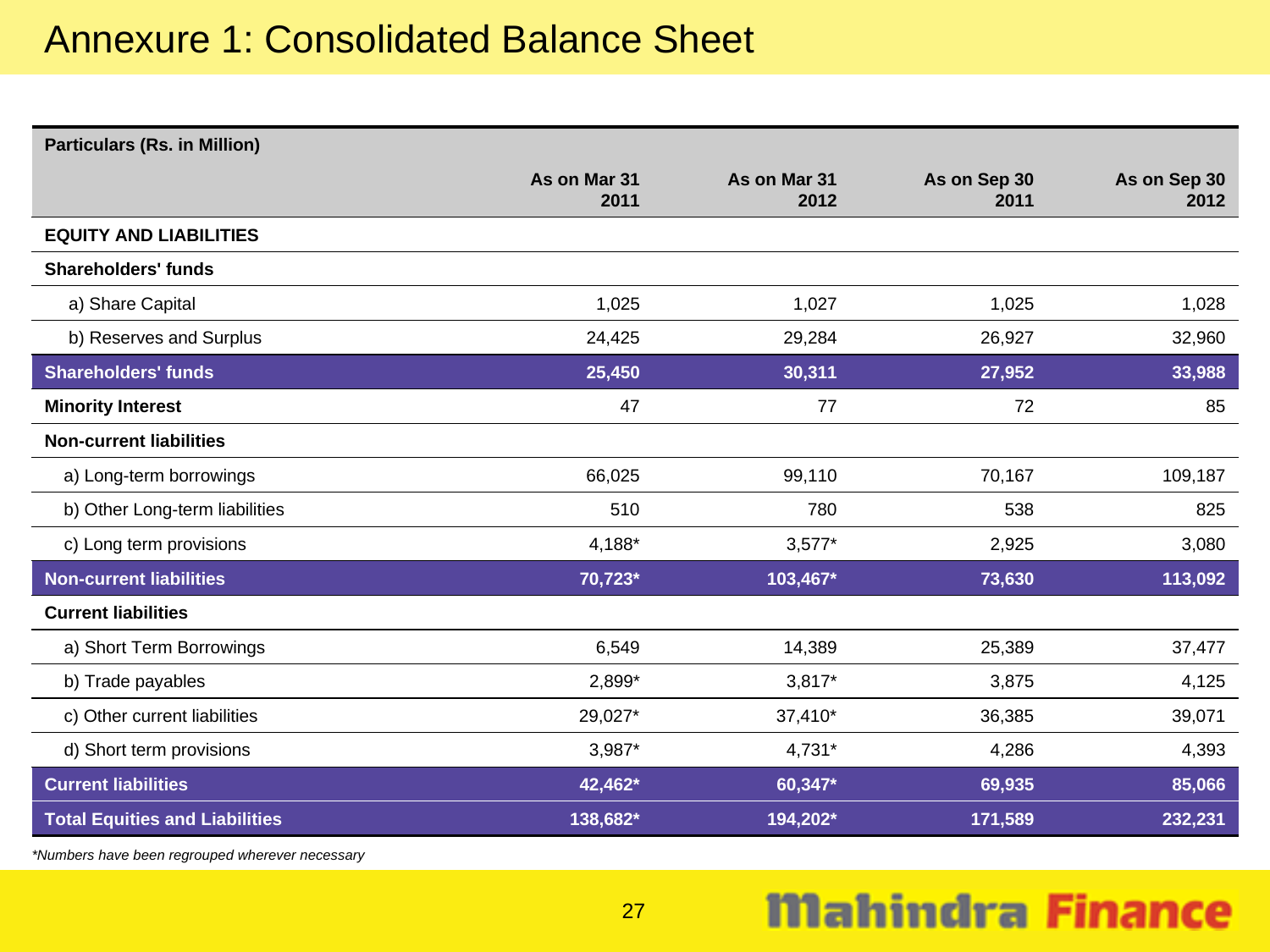### Annexure 1: Consolidated Balance Sheet (cont'd)

| <b>Particulars (Rs. in Million)</b> |                      |                      |                      |                      |
|-------------------------------------|----------------------|----------------------|----------------------|----------------------|
|                                     | As on Mar 31<br>2011 | As on Mar 31<br>2012 | As on Sep 30<br>2011 | As on Sep 30<br>2012 |
| <b>ASSETS</b>                       |                      |                      |                      |                      |
| <b>Non-current assets</b>           |                      |                      |                      |                      |
| a) Fixed Assets                     | 811                  | 1,028                | 905                  | 1,070                |
| b) Non-current investments          | 936                  | 1,473                | 1,034                | 1,829                |
| c) Deferred tax assets (Net)        | 2,176                | 2,033                | 2,249                | 2,078                |
| d) Long-term loans and advances     | 65,702*              | 96,390*              | 84,268               | 120,507              |
| <b>Non-current assets</b>           | 69,625*              | 100,924*             | 88,456               | 125,484              |
| <b>Current assets</b>               |                      |                      |                      |                      |
| a) Current investments              | 5,316                | 2,894                | 909                  | 0                    |
| b) Trade receivables                | 105                  | 111                  | 84                   | 120                  |
| c) Cash and cash equivalents        | 3,236                | 2,717                | 2,693                | 3,373                |
| d) Short-term loans and advances    | 60,364*              | 87,482*              | 79,361               | 103,155              |
| e) Other current assets             | 36                   | 74                   | 86                   | 99                   |
| <b>Current assets</b>               | 69,057*              | 93,278*              | 83,133               | 106,747              |
| <b>Total Assets</b>                 | 138,682*             | 194,202*             | 171,589              | 232,231              |

*\*Numbers have been regrouped wherever necessary*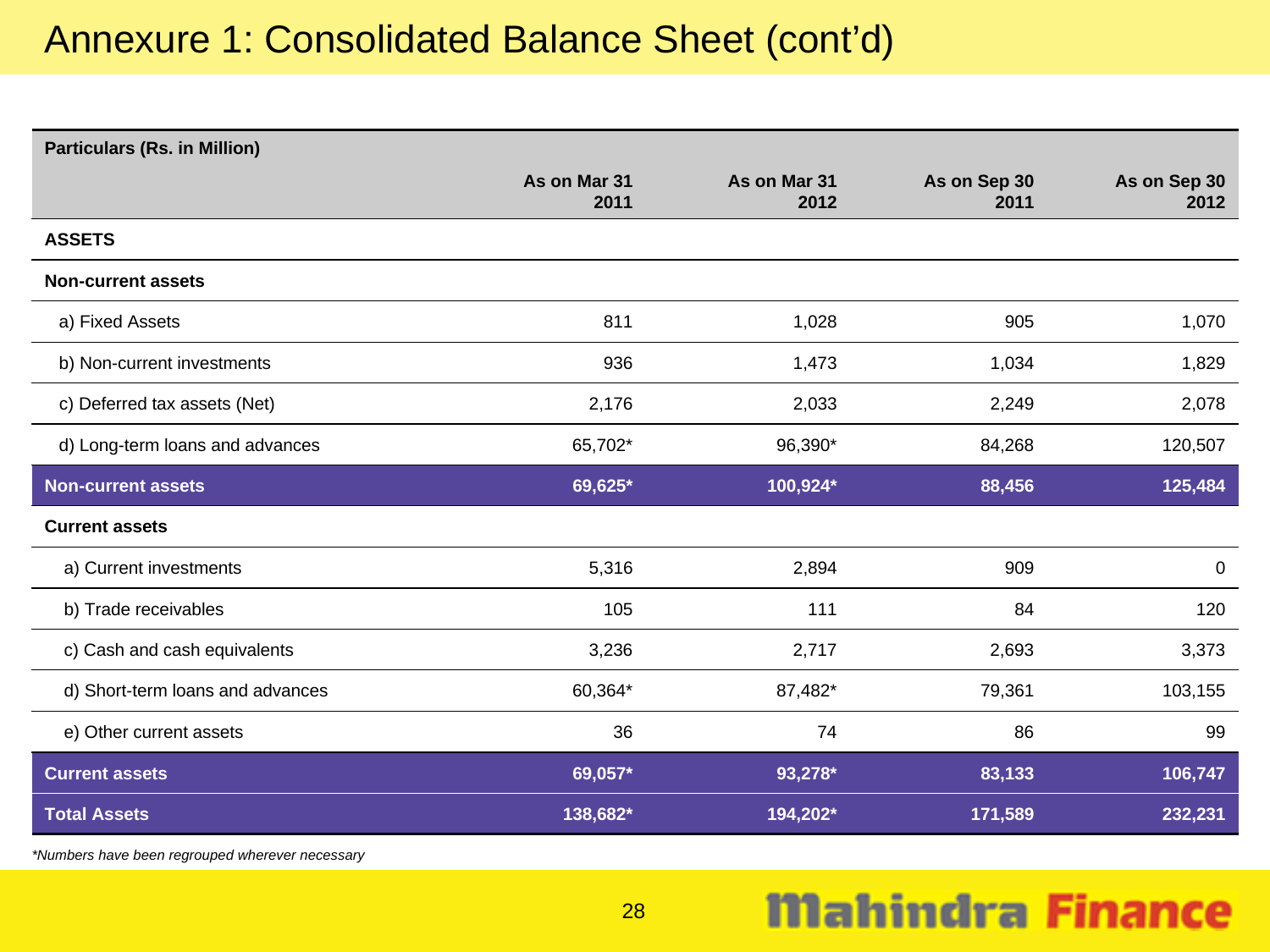### Annexure 2: NPA Analysis

| <b>Figures on standalone basis!</b> |  |  |
|-------------------------------------|--|--|
|                                     |  |  |

| <b>Particulars (Rs. Mn)</b>              | <b>FY11</b> | <b>FY12</b> | <b>H1FY13</b> |
|------------------------------------------|-------------|-------------|---------------|
| Gross Non - Performing Assets            | 5,488       | 5,543       | 8,734         |
| Less: Provisions                         | 4,744       | 4,324       | 5,464         |
| Net Non - Performing Assets              | 744         | 1,220       | 3,270         |
| Total Assets (including income reversal) | 137,905     | 186,634     | 223,423       |
| Gross NPA to Total Assets(%)             | 4.0%        | 3.0%        | 3.9%          |
| Net NPA to Total Assets(%)               | 0.5%        | 0.7%        | 1.5%          |
| Coverage Ratio(%)                        | 86.4%       | 78.0%       | 62.6%         |

*Note: Above workings are excluding securitised/assigned portfolio*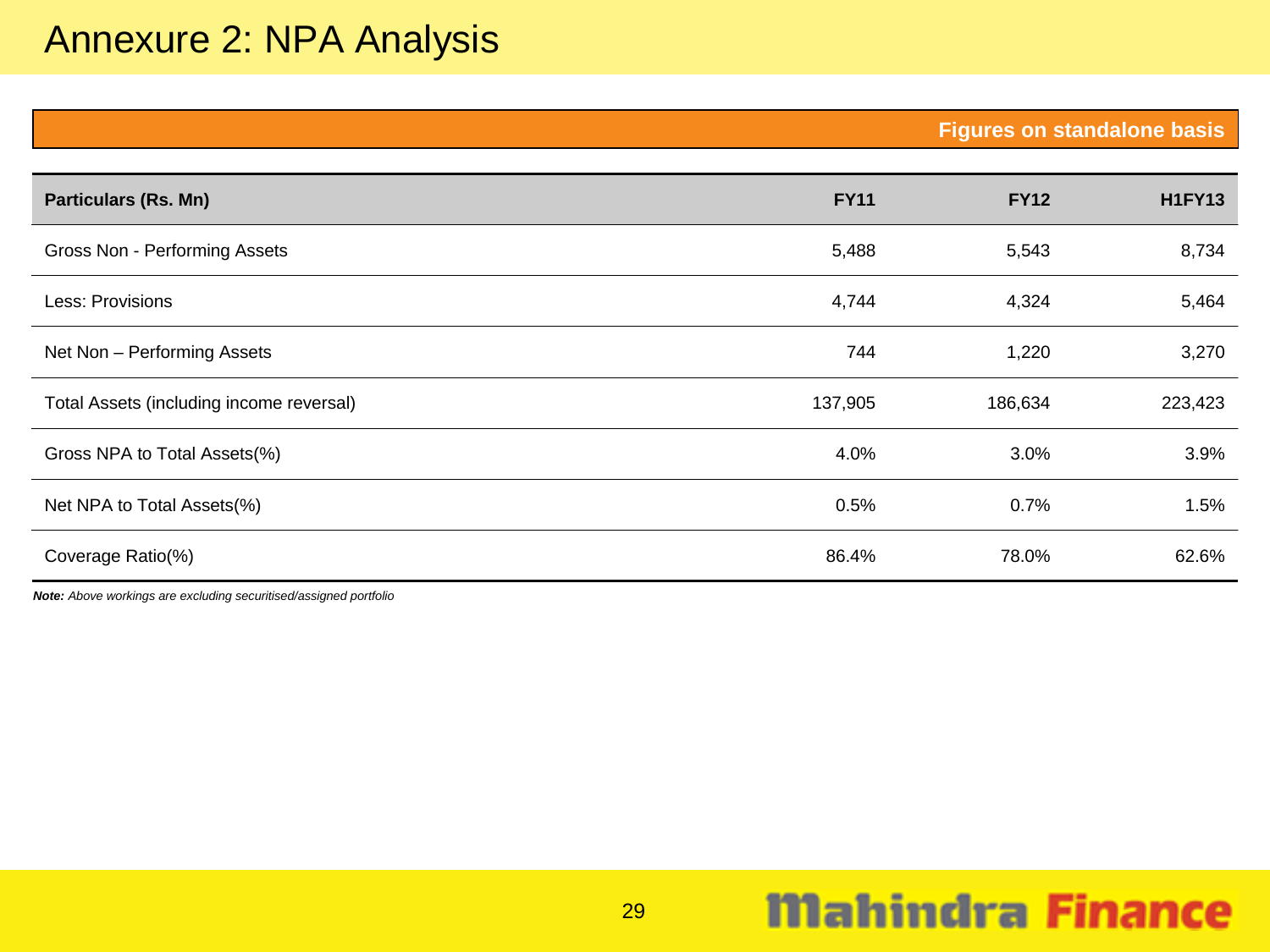### Annexure 3: MMFSL Shareholding Pattern - September 30, 2012